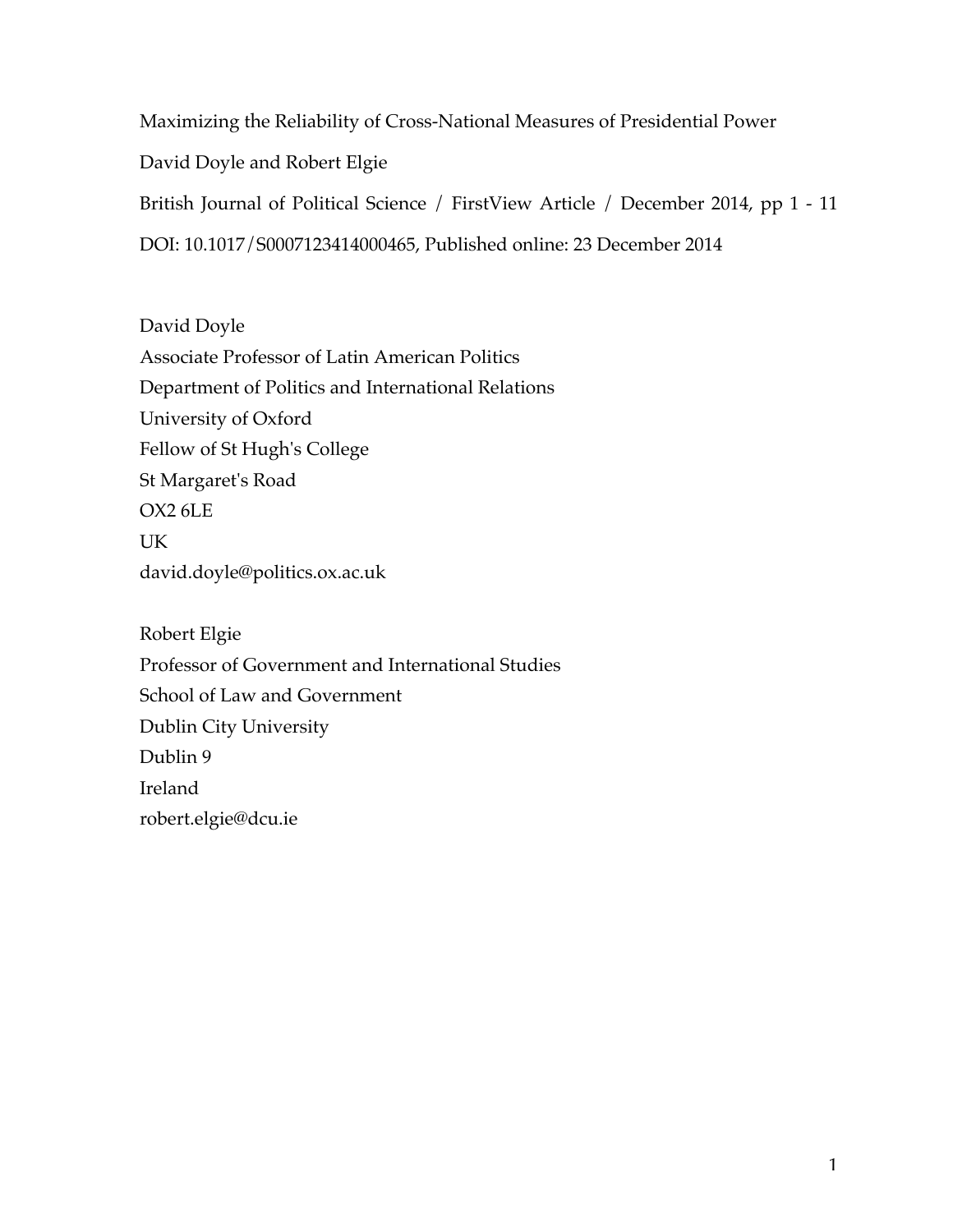This article aims to maximize the reliability of presidential power scores for a larger number of countries and time periods than currently exists for any single measure and in a way that is replicable and easy to update. We begin by identifying all of the studies that have estimated the effect of a presidential power variable, clarifying what scholars have attempted to capture when they have operationalized the concept of presidential power. We then identify all of the measures of presidential power that have been proposed over the years, noting the problems that are associated with them. To generate our new set of presidential power scores, we draw upon the comparative and local knowledge embedded in existing measures of presidential power. Employing principal component analysis together with the expectation maximization algorithm and maximum likelihood estimation, we generate a set of presidential power scores for a larger set of countries and country time periods than currently exists, reporting 95 per cent confidence intervals and standard errors for the scores. Finally, we discuss the implications of the new set of scores for future studies of presidential power.

#### **Estimating the effect of presidential power**

There is now a large body of work that has estimated the outcome of variation in presidential power. To identify studies of presidential power systematically, we searched a selection of leading comparative politics journals. Using the term 'presidential power variable', we searched the *American Journal of Political Science*, *American Political Science Review*, *British Journal of Political Science*, *Comparative Political Studies*, *Comparative Politics*, *European Journal of Political Research*, *International Studies Quarterly*, *Journal of Politics*, *Political Research Quarterly*, and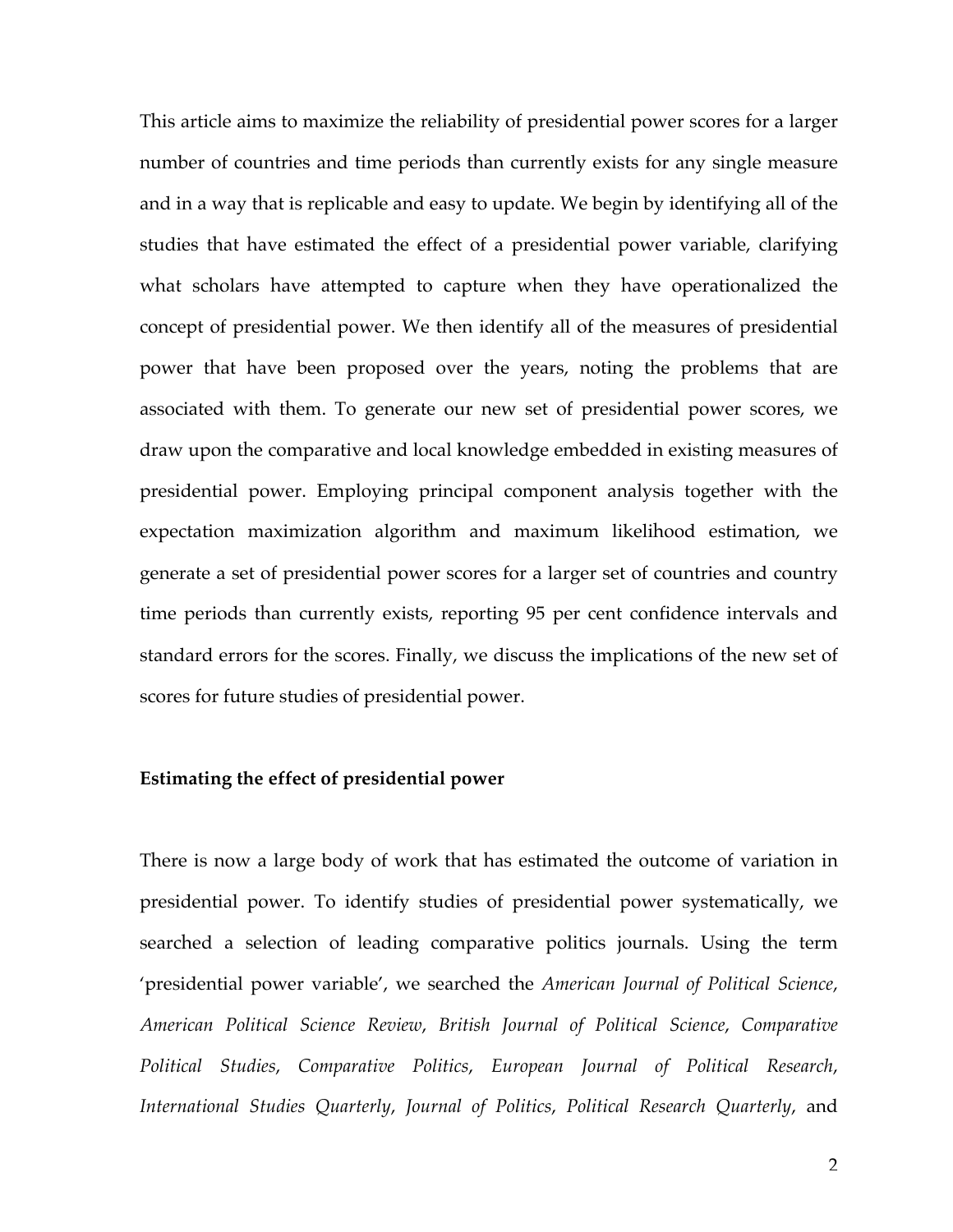*World Politics*. All articles published to the end of 2011 that included an estimation with a presidential power variable were recorded. These articles were also consulted to identify whether or not they referred to other books or journal articles that might include such an estimation. In total, 49 studies that included an estimation of presidential power were identified. <sup>1</sup> The distribution of this work confirms that scholars are increasingly choosing to estimate the effect of presidential power generally. Four were published from 1995-1999 inclusive and 10 from 2000-2004 inclusive, whereas 25 articles were published from 2005-2009 inclusive with 10 in 2010 and 2011 alone. In all but four of these studies presidential power was operationalized explicitly or implicitly as an explanatory variable. In these 45 studies, the dependent variable ranged widely across topics such as economic reform; democratic consolidation; the level of protectionism; the effective number of parties; cabinet composition; voter turnout; and many others. In 30 of these 45 studies, variation in presidential power was confirmed to have a significant effect on the outcome under investigation.

What are scholars trying to capture when they estimate the effect of presidential power? In 11 of the 49 studies we identified, scholars focused on only a specific aspect of presidential power. For example, Cheibub wished to explain variation in budget balances in democratic systems. <sup>2</sup> Consistent with his focus, he operationalized a presidential power variable, but only in terms of the president's power over budgetary policy and the president's veto power rather than presidential power generally. Thus, when scholars wish to test a particular theory of

 $\Delta$  full list of these studies is available in the online material.

<sup>2</sup> Cheibub 2006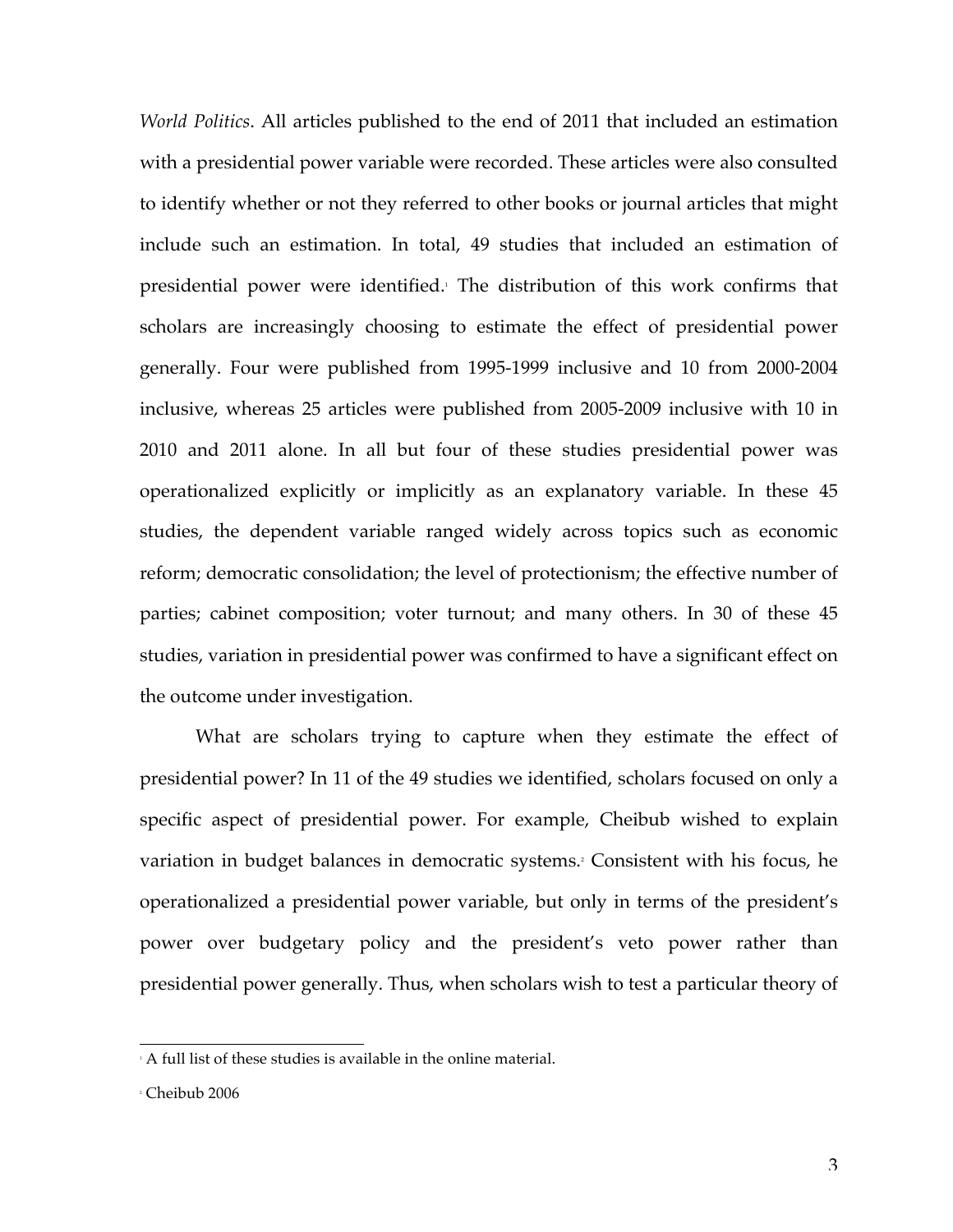presidential power, there is evidence that they have estimated the effects of only the specific elements of presidential power relating to that theory.

In the remaining cases, though, scholars stated that they wished to estimate the effect of presidential power generally. A very small number of scholars were more precise about what they understood by this term. For example, Biglaiser and DeRouen stated that they were trying to capture "centralized executive authority". 3 Hicken and Stoll understood presidential power to be "the degree to which power is concentrated in the presidency within the national level of government". <sup>4</sup> Most scholars, though, stated only that they were interested in the effects of a general term such as presidential power or powers, presidential strength, presidential authority, executive power, executive authority, or an equivalent term. While there could be semantic differences between these terms, there is no discussion of such differences. Scholars have been using them synonymously. With regard to the terms presidential power and executive power, there were studies that used the terms presidential power and executive power as direct synonyms.<sup>5</sup> However, there were studies that estimated the effect of variation in the level of constraints on the executive in the system of checks and balances. They operationalized Polity's XCONST variable or Henisz's POLCON variable. <sup>6</sup> There were also studies where

 <sup>3</sup> Biglaiser and DeRouen 2004, 567

<sup>4</sup> Hicken and Stoll 2008, 1110

<sup>5</sup> Roper 2002, 253; Clark and Wittrock 2005, 475 and 479

<sup>6</sup> Polity's XCONST variable is available at http://www.systemicpeace.org/inscr/inscr.htm with data through to 2011 inclusive. Henisz's POLCON variable is available at: http://wwwmanagement.wharton.upenn.edu/henisz/ with data now through to 2012 (polconiii variable). Both accessed 25 April 2013. We excluded studies that estimated the effect of constraints on the executive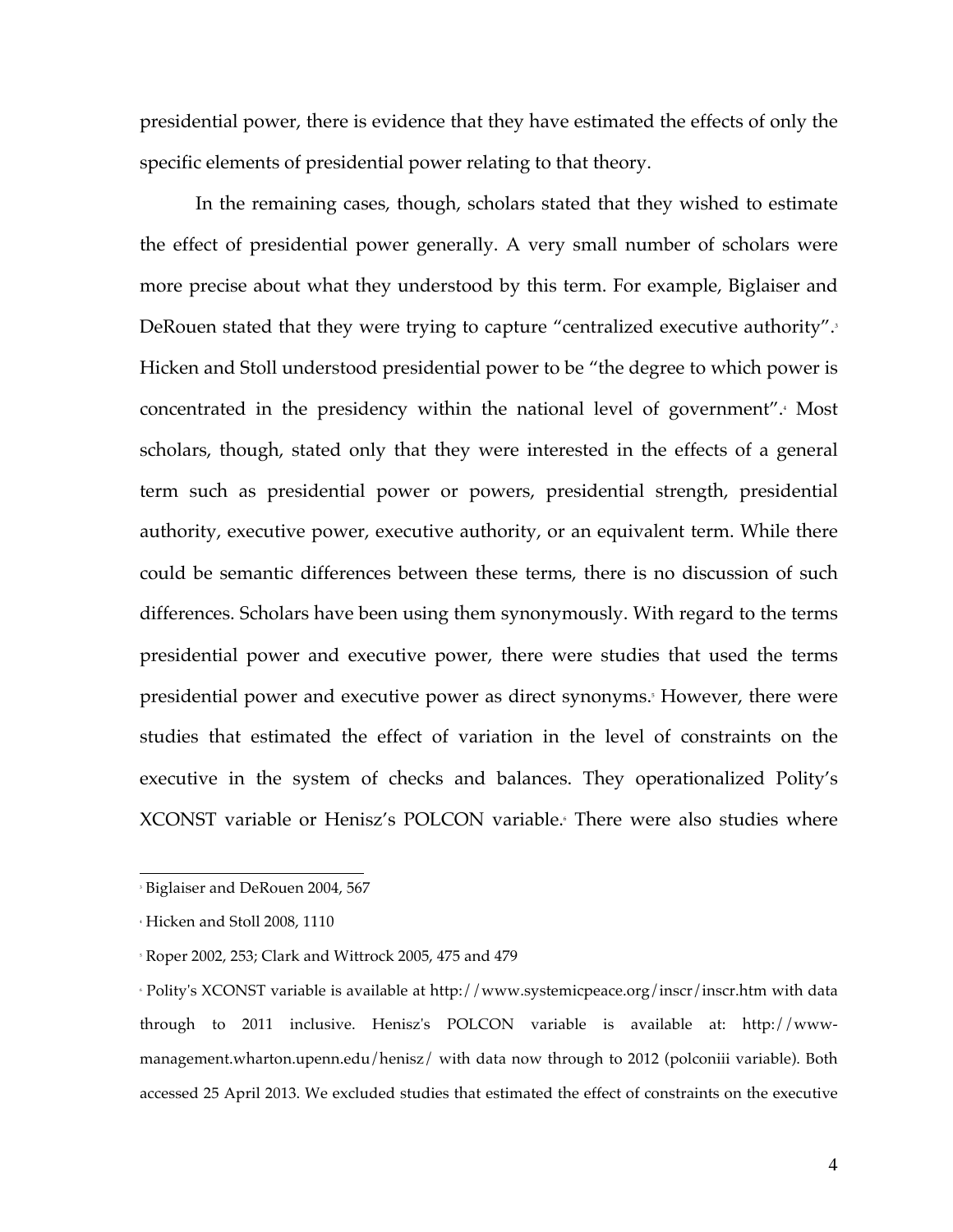scholars estimated both a presidential power variable and the XCONST executive constraints variable separately. <sup>7</sup> In short, scholars were able to distinguish presidential power from executive constraints more broadly. We excluded studies that estimated solely the effect of executive constraints.

Overall, we identified 38 studies where scholars tried to estimate the impact of presidential power generally. They used different terms to refer to this phenomenon, but we can be confident that whatever term they used they were trying to capture the extent to which the presidency was a powerful actor within the national government, rather than either some specific power of the institution or the position of the executive within the system of checks and balances more broadly.

## **Existing measures of presidential power**

How have scholars tried to estimate the impact of presidential power generally? A number of the 38 studies we identified drew up a discrete measure of presidential power with cross-national country scores. Most studies, though, relied on a measure that had been drawn up by other scholars whose sole aim was to generate a set of presidential power scores rather than to estimate the empirical effect of variation in the scores. These measures were often available only either in specialist journals or in online datasets. Therefore, to identify the full set of presidential power measures that have been proposed over the years, it was necessary to move beyond a search of leading journals. To that end, a separate Google Scholar search was conducted

 from the start. So, they are not included in the set of 49 studies of presidential power that we identified.

<sup>7</sup> For example, Doyle 2010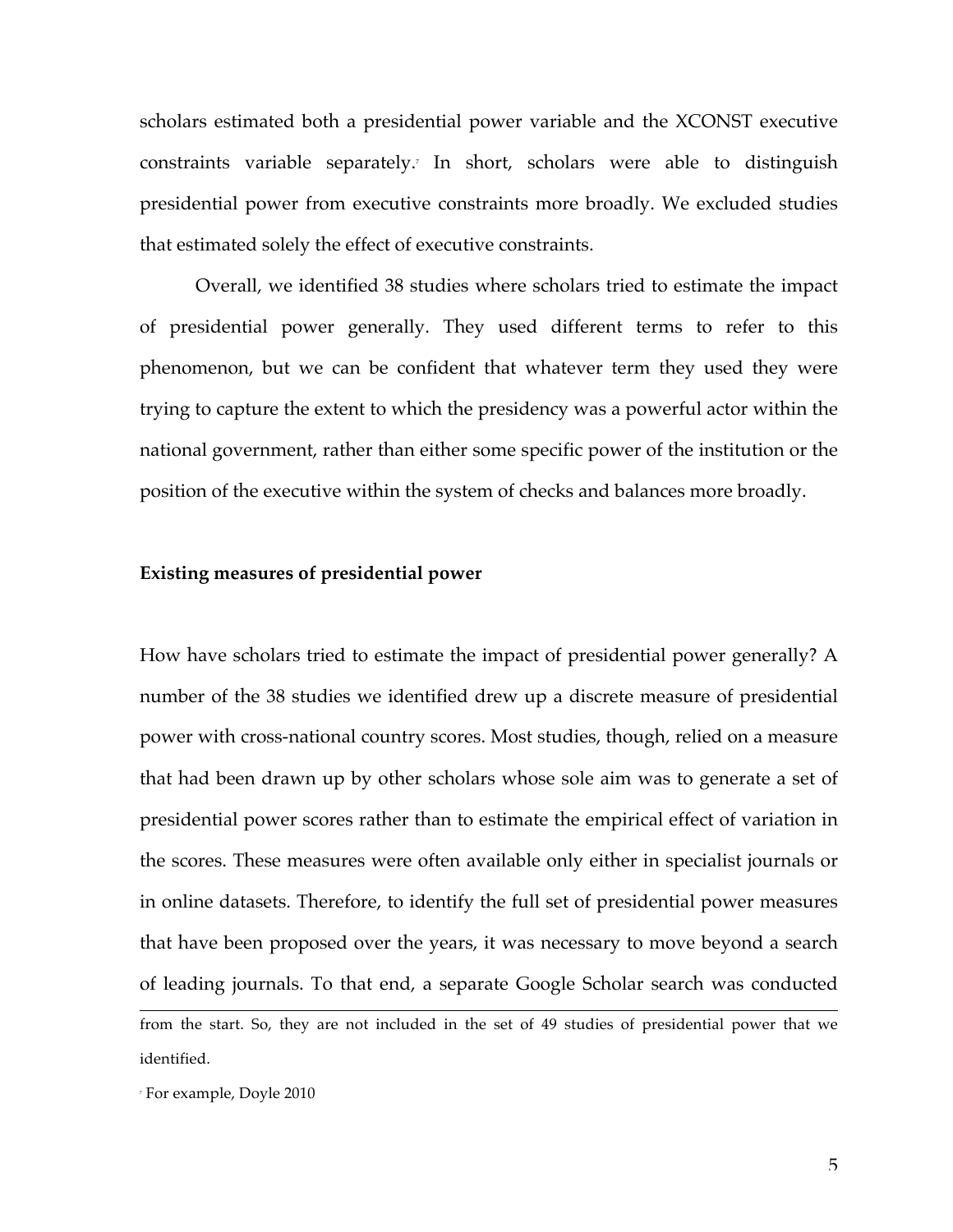using terms such as 'presidential power measure' and 'index of presidential power'. We identified 19 separate and original measures of presidential power,<sup>8</sup> plus a further 16 studies that used one of these measures but both/either reported scores for a different set of countries and/or gave countries different scores from the original study. <sup>9</sup> Thus, we have a dataset of 35 measures of presidential power.

The methodology used across the 35 measures is relatively consistent. The measures are all based on a set of individual indicators of presidential power. Often, the indicators are binary. If a president enjoys a particular power, then a value of 1 is assigned for that indicator. Otherwise, a value of 0 is recorded. Sometimes the indicators are ordinal. For example, Shugart and Carey propose ten indicators of presidential power with each indicator having a range of 0-4. <sup>10</sup> Presidents are then awarded a score within this range for each indicator. Whether the indicator scores are binary or ordinal, the total score for presidential power is invariably the aggregate of the scores for each indicator. This generates a set of cross-national presidential power scores for particular time periods.

While there are now many different measures of presidential power, there are empirical and theoretical problems with them. First, while none of the measures aimed to capture the personal power of individual presidents, the measures did capture two different manifestations of presidential power. Some were derived solely from constitutional indicators of presidential power, whereas others were based on a mix of constitutional and behavioral power, meaning the power of the

 <sup>8</sup> A full list of these studies is available in the online material.

<sup>9</sup> A full list of these studies is available in the online material.

<sup>10</sup> Shugart and Carey 1992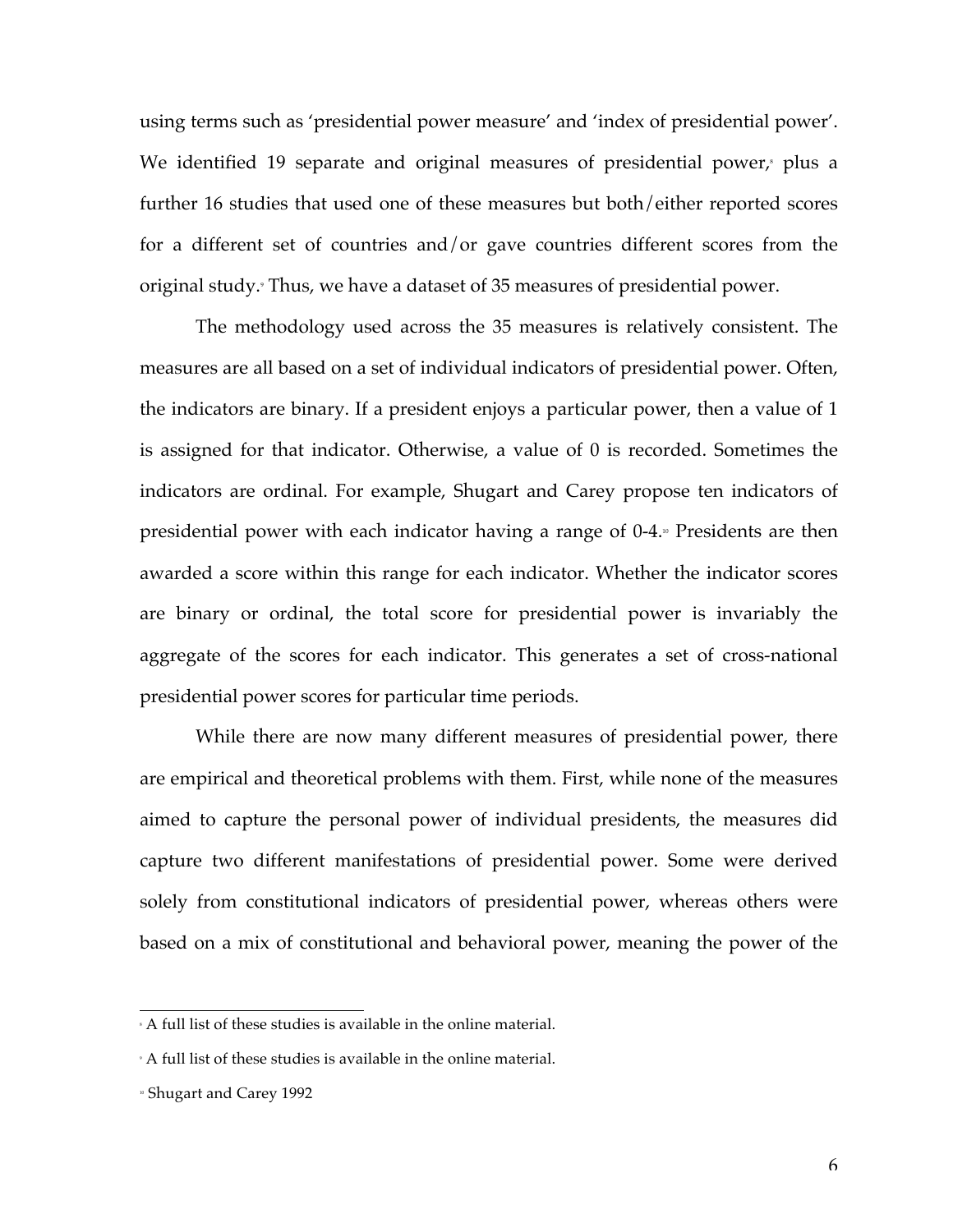presidency in "actual political practice".<sub>"</sub> There are problems with measuring the constitutional powers of presidents because constitutions can be imperfect measures of actual political power. However, there are also problems with measuring the behavioral power of presidents because there is the risk of capturing the impact of factors such as party competition, rather than the power of the presidency itself.

Second, even if we confine ourselves to measures of one type of presidential power, the correlation between the different measures can be relatively low. For example, comparing only those measures that are based on indicators of constitutional powers, the pairwise correlation between the Shugart and Carey and Johannsen measures is -0.19.¤ The same figure for the Hellman and Frye measures is 0.50, even though both are measuring presidential power scores only in Central and Eastern European and the former Soviet Union.<sup>3</sup> Inevitably, this means that empirical results are likely to be sensitive to the particular measure that is used.<sub>"</sub>

Third, there is great variation in the country coverage of the different studies as well as the time periods that were covered. Only three of the 35 measures covered a large number of countries across political regimes generally. <sup>15</sup> Some focused on only one particular region, such as Latin America, Eastern Europe and the former Soviet Union, or Africa. Others selected on the basis of a different analytical criterion. For example, Tavits reports the scores for 23 countries but only those with

<sup>&</sup>lt;sup>11</sup> Siaroff 2003, 303

<sup>12</sup> Shugart and Carey 1992; Johannsen 2003. These figures are based on the way in which the scores are calculated that is described in the next section.

<sup>&</sup>lt;sup>13</sup> Hellman 1996; Frye 1997

<sup>&</sup>lt;sup>14</sup> Tavits 2009, 48

<sup>15</sup> Shugart and Carey 1992; Siaroff 2003; Johannsen 2002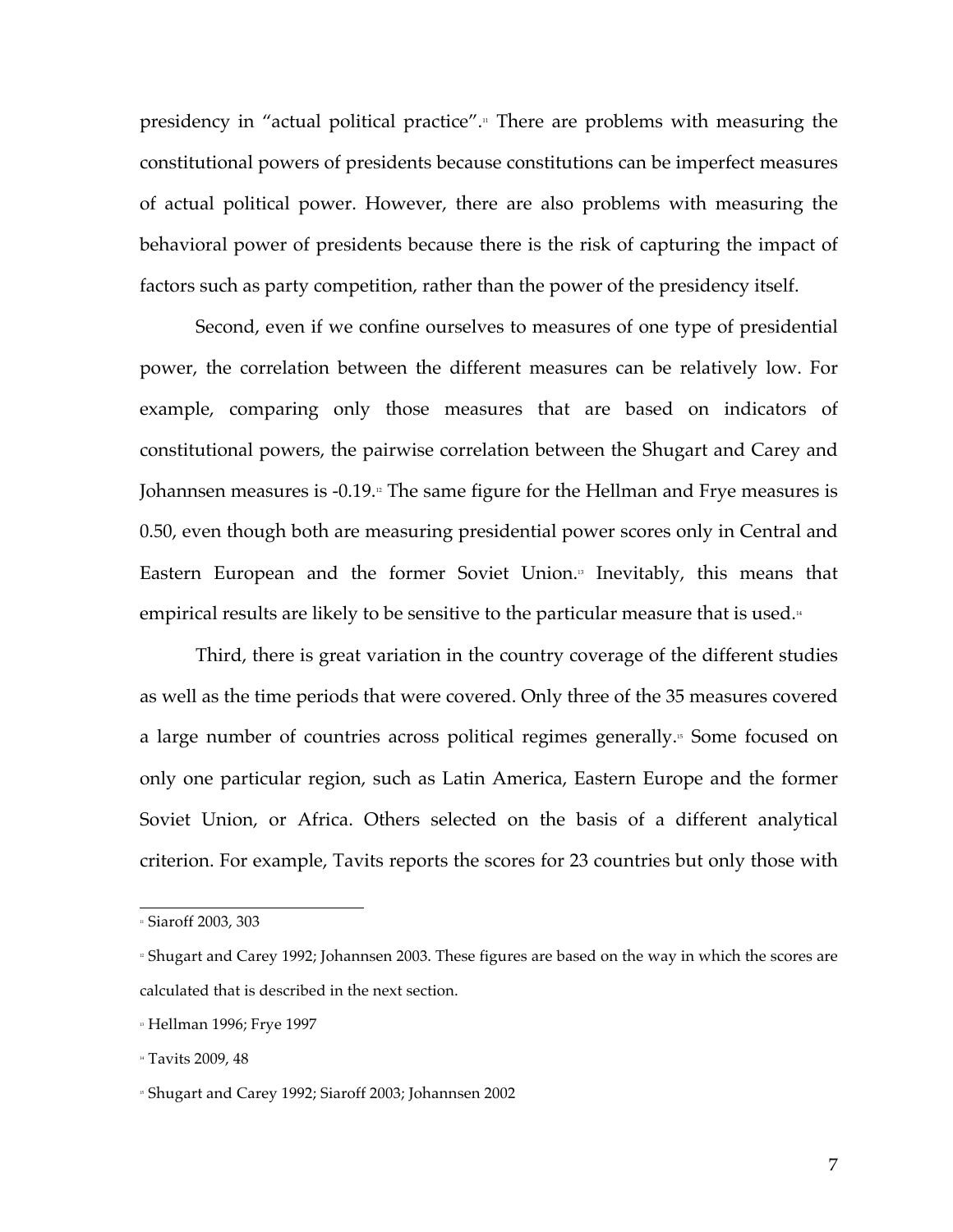weak presidencies. <sup>16</sup> What is more, scholars have now been proposing presidential powers scores for nearly 20 years. However, these scores are not updated after publication. Given that constitutions are often amended, reported presidential power scores can soon go out of date. This means that countries sometimes cannot be reliably included in an estimation even if a presidential power score for that country exists.

Finally, there are problems of construct validity. Fortin has shown that the indicators of any given measure of presidential power are not necessarily capturing a single latent construct.<sub>"</sub> She performed factor analysis on a dataset that pooled Shugart and Carey's presidential power scores with Frye, Hellman and Tucker's scores.<sub>"</sub> These scores are based on ten indicators of presidential power, capturing two different dimensions, one relating to the president's executive powers with four indicators and another relating to the president's legislative powers with six indicators. However, Fortin found that seven of the ten indicators cluster into a single factor with eigenvalues greater than 1 and "with no evidence of separate latent constructs for legislative and non-legislative powers". <sup>19</sup> She also pointed out that the process of aggregating the scores for the individual indicators is problematic. She states: "[a]ggregation produces homogeneity claims, meaning that equal scores are substitutable or equivalent". <sup>20</sup> However, she noted that "each score can be obtained through broad combinations of different powers, and should thus

 $\cdot$  Tavits 2008

 $\overline{v}$  Fortin 2013

<sup>18</sup> Shugart and Carey 1992; Hellman and Tucker 2000

<sup>19</sup> Fortin 2013, 97

<sup>20</sup> Fortin 2013,107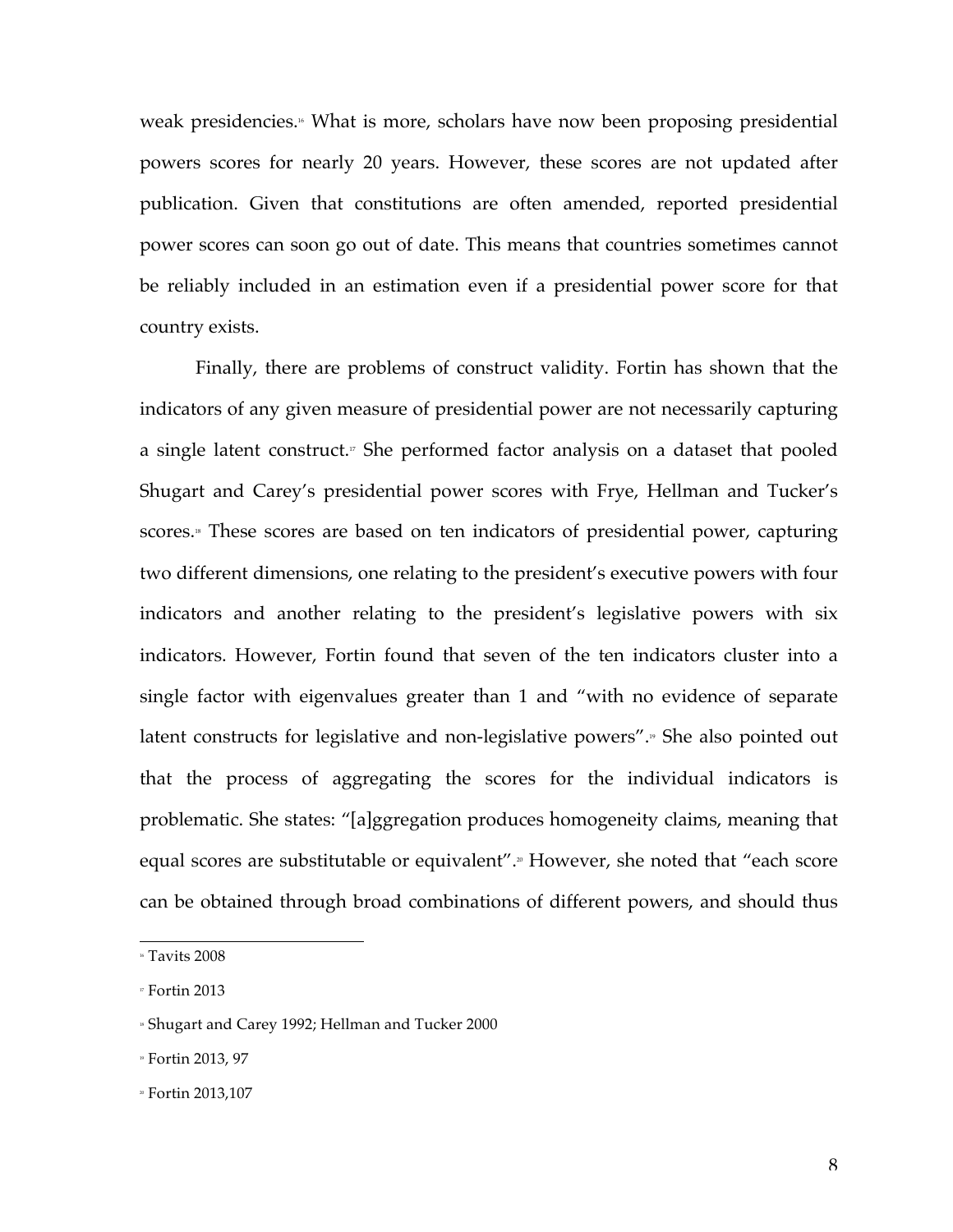not be considered homogenous in terms of causal analyses". <sup>21</sup> She goes on to argue that for any given measure "not all items hypothesized to capture the concept of presidential power seem to matter equally in accounting for composite scores" and that "not all potentially relevant items were tested". <sup>22</sup> She concludes that existing indices of presidential power have "limited validity".<del>"</del>

#### **Generating a new set of presidential power scores**

We wish to generate a time-series cross-sectional (TSCS) dataset of presidential power scores with country years as the units of observation. To do so, we resist the temptation to construct a new measure of presidential power from scratch. Fortin's study shows that any measure of presidential power is likely to suffer from a basic problem of construct validity.<sup>"</sup> From this, she concludes very skeptically, effectively questioning whether any measure of presidential power is likely to be valid. We agree with her analysis, but draw a different conclusion. Most social science concepts, such as voter turnout, social equality, corruption, and so on, suffer from equivalent problems of construct validity. For that reason, we prefer to place the emphasis on the reliability of the data that underpins the concept we are trying to capture. Specifically, we wish to avail of the expert information embedded in existing measures, but in a way that generates a more reliable set of cross-national presidential power scores.

<sup>&</sup>lt;sup>21</sup> Fortin 2013,107

 $2$  Fortin 2013,108

<sup>&</sup>lt;sup>23</sup> Fortin 2013,108

 $*$  Fortin 2013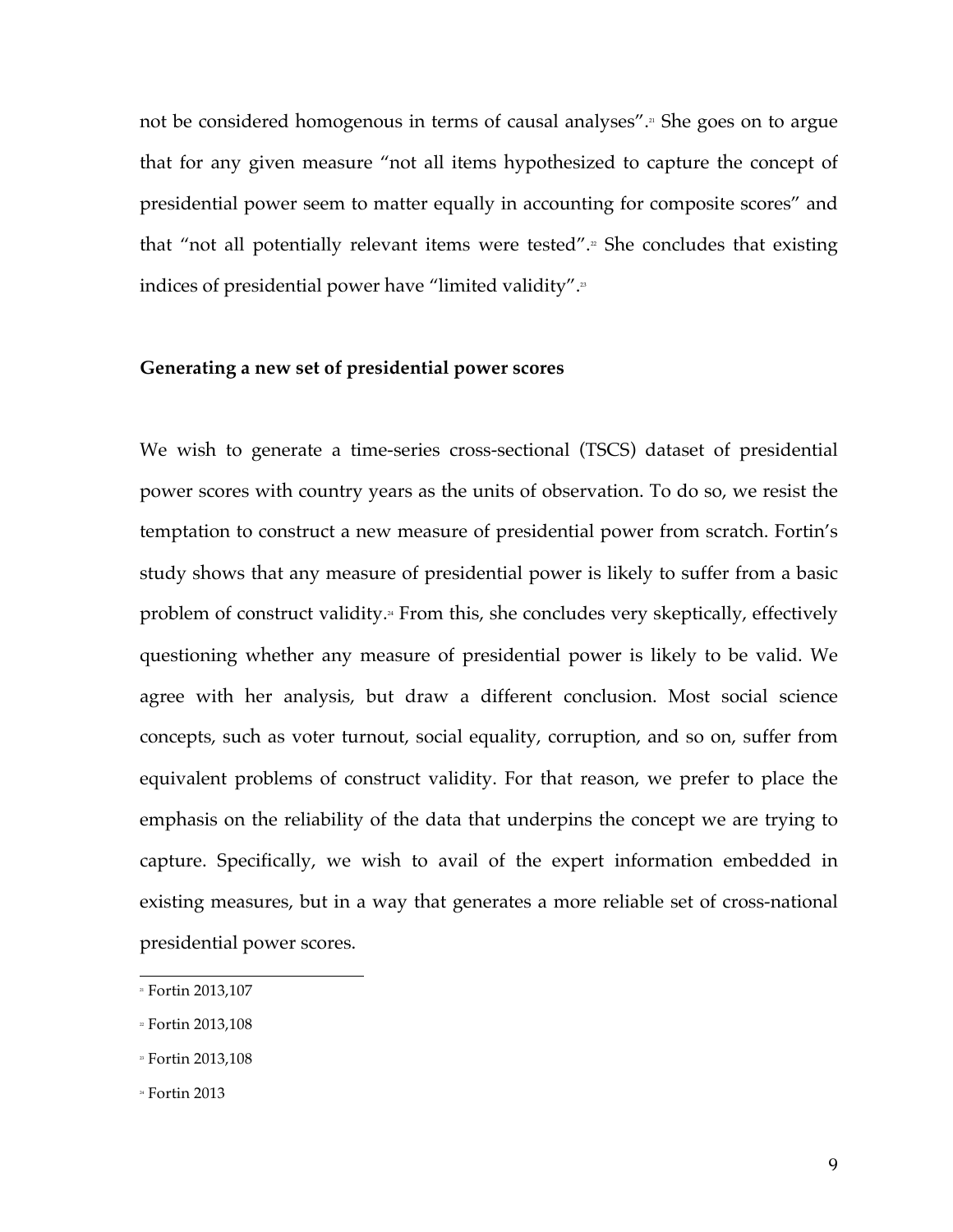To maximize the reliability of our new set of scores, three elements are emphasized. First, we focus solely on measures that record the constitutional power of presidents. To be sure, constitutions can be sometimes imperfect indicators of presidential power, but the overall reliability of our new set of measures is increased by referring solely to information in publicly available documents than by including essentially contestable judgments about presidential power in practice. Five of the 35 measures of presidential power that we identified provided scores for the behavioral power of presidents. <sup>25</sup> Excluding them leaves 30 measures. For the purposes of our methodology, two measures of constitutional presidential power that scored only a single country were also excluded, leaving a database of 28 measures from which to generate our new set of scores.

Second, we wish to draw upon all of the expert information in these 28 studies, but we wish to generate new scores in a way that indicates their general reliability. This allows researchers to make a decision as to whether to include particular countries in any estimation of presidential power. Therefore, standard errors and 95 per cent confidence intervals are reported for each of our presidential power scores. 26

Third, we wish to maximize the reliability of our scores by accounting for systematic variation between the 28 measures of presidential power and so reducing

 <sup>25</sup> See the online materials for a full list.

<sup>26</sup> We calculate the confidence intervals and standard errors on the basis of the original prespow 1 and 2 scores (i.e. before normalization). They provide a measure of the degree of certainty among the constitutive measures. Their primary purpose is to provide researchers with an easy way of establishing whether a given country score is capturing a shared understanding of presidential power among researchers for that country or whether there are divergent opinions.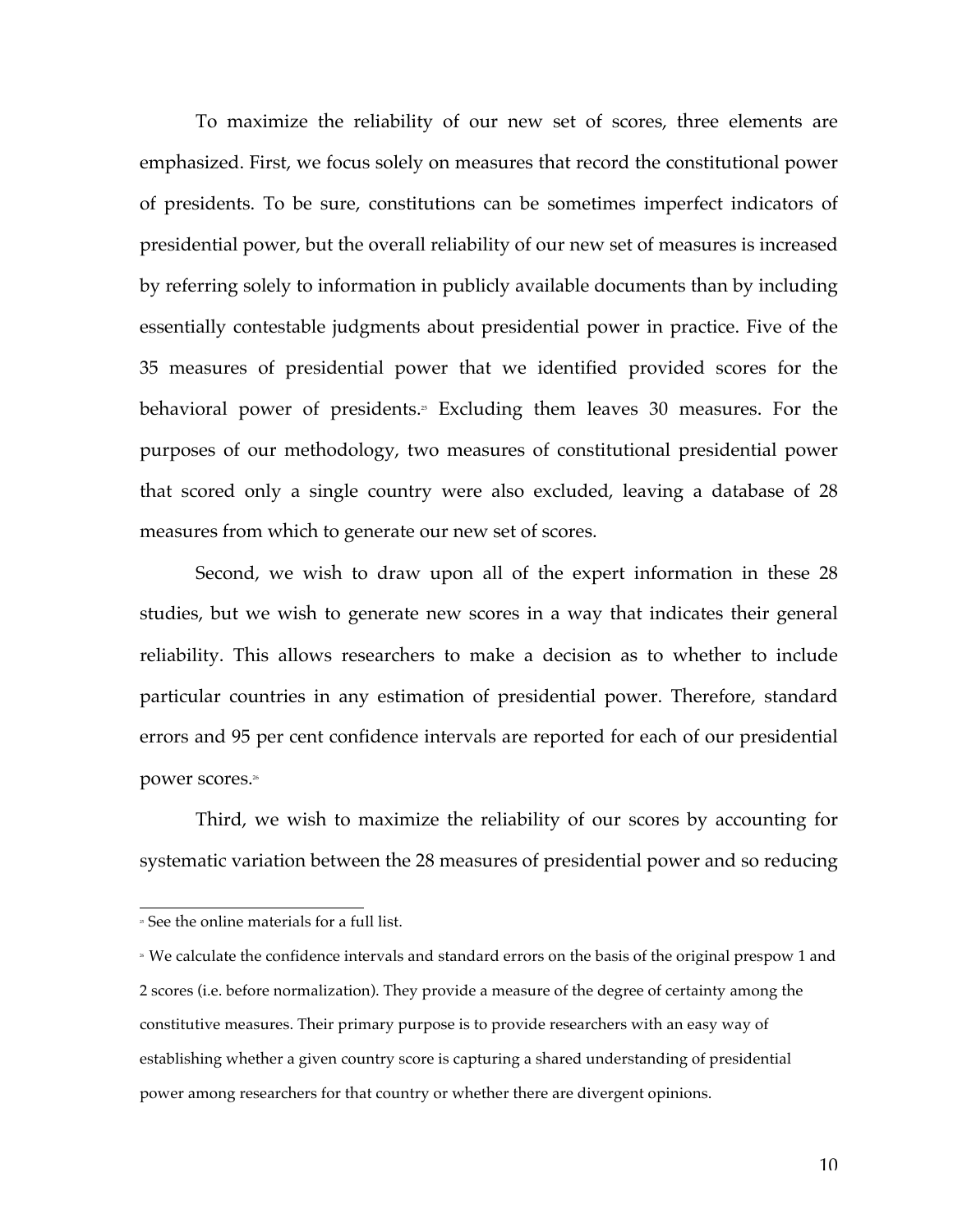the impact of any idiosyncratic measures. To do so, principal-component analysis (PCA) is employed. If certain measures are found to vary systematically from others, then it is possible to adjust for the relative importance of those measures when generating our new presidential power scores.

To begin, we identify the time period covered by the presidential power score for all of the different countries in each of the 28 original datasets. There can be more than one time period for a given country. For example, there are two time periods for Albania, 1991-1997 inclusive and 1998-2012 inclusive. These periods correspond to the first post-communist constitution that came into force in 1991 and the new constitution that was promulgated in 1998. Eight of our 28 datasets recorded a presidential power score for Albania for the 1991-1997 period and three for the later period. Overall, there are scores for a total of 116 countries and 181 country time periods. There was a maximum of four time periods for a number of countries, including Chile and Slovakia, and a maximum of 17 presidential power scores for one country time period, namely Romania 1991-2012. The mean number of scores per country time period was 2.7, the modal category was one score for 54 country time periods, and the median number of scores per country time period was two. Therefore, the data is in country time period format. Country scores do not change on a yearly basis. They change only when the constitution is amended in a way that alters that country's presidential power score. For example, there are two lines for Argentina in the dataset; one for the years 1984-1994 and another for the period from 1995 onwards, following the constitutional amendments in August 1994.

With information about the time period for each country, the first new measure can be calculated (prespow1). Given that presidential power scores are calculated differently across many of the different datasets, a set of mean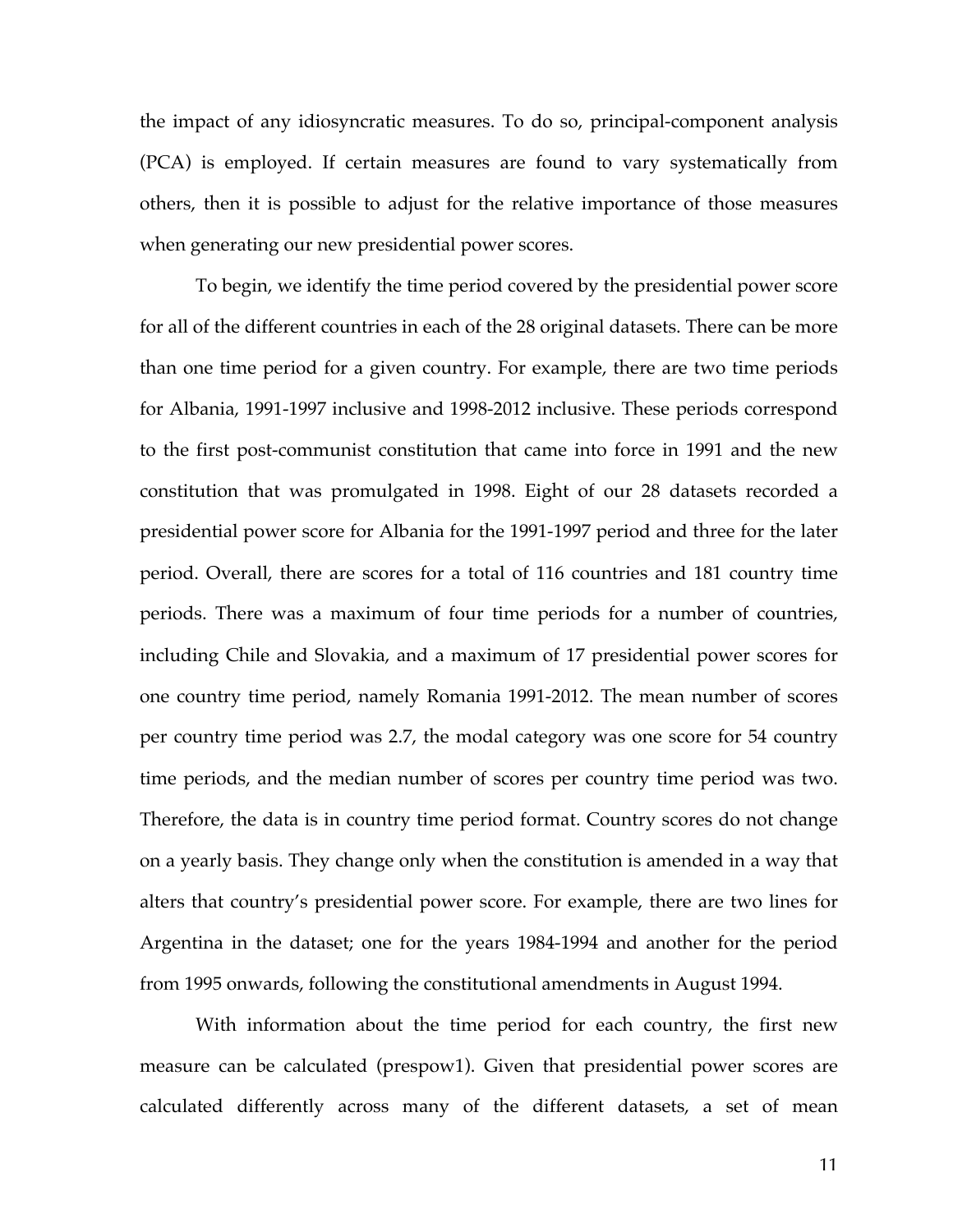normalized scores is generated. For each of the 28 datasets, each country score was normalized on the basis of the following formula: (x minus minimum possible value)/(maximum possible value minus minimum possible value). For example, Shugart and Carey recorded a score of 17 for Panama 1972-2012 on their scale from 0-40.<sup>*r*</sup> Therefore, the Shugart and Carey normalized presidential power score for Panama was 0.43 in a range from 0-1. A score for Panama was recorded in four of the 28 datasets. The average of these four normalized scores was 0.47, generating a raw (prespow1) measure. The whole set of country scores was then normalized to generate a range from 0-1 to facilitate comparison with our second set of scores below. The final normalized (prespow1) score for Panama is 0.45. The full set of raw and normalized prespow1 scores with standard errors and 95 per cent confidence intervals are reported in Table 2 in the online materials.<sup>\*</sup> A selection of scores is provided in Appendix 1a of this article.

To calculate our second new measure, principal component analysis (PCA) was employed. This method relies on a correlation or covariance matrix. However, there are large gaps in our sample. Any individual measure of presidential power covers only a specific subset of countries and country years. For example, Shugart and Carey may have good coverage of the Americas, but no African countries are

 <sup>27</sup> Shugart and Carey 1992

 $^{28}$  It is important to note that we calculate the confidence intervals on the basis of the original presidential power scores that generate our raw scores and not the final normalized 0-1 prespow 1 and 2 scores. This has the effect that the confidence intervals we report for a given country do not necessarily provide a measure of confidence relative to the prespow scores for any other country. Rather, they provide a measure of confidence in the level of concordance among the original set of scores for that country.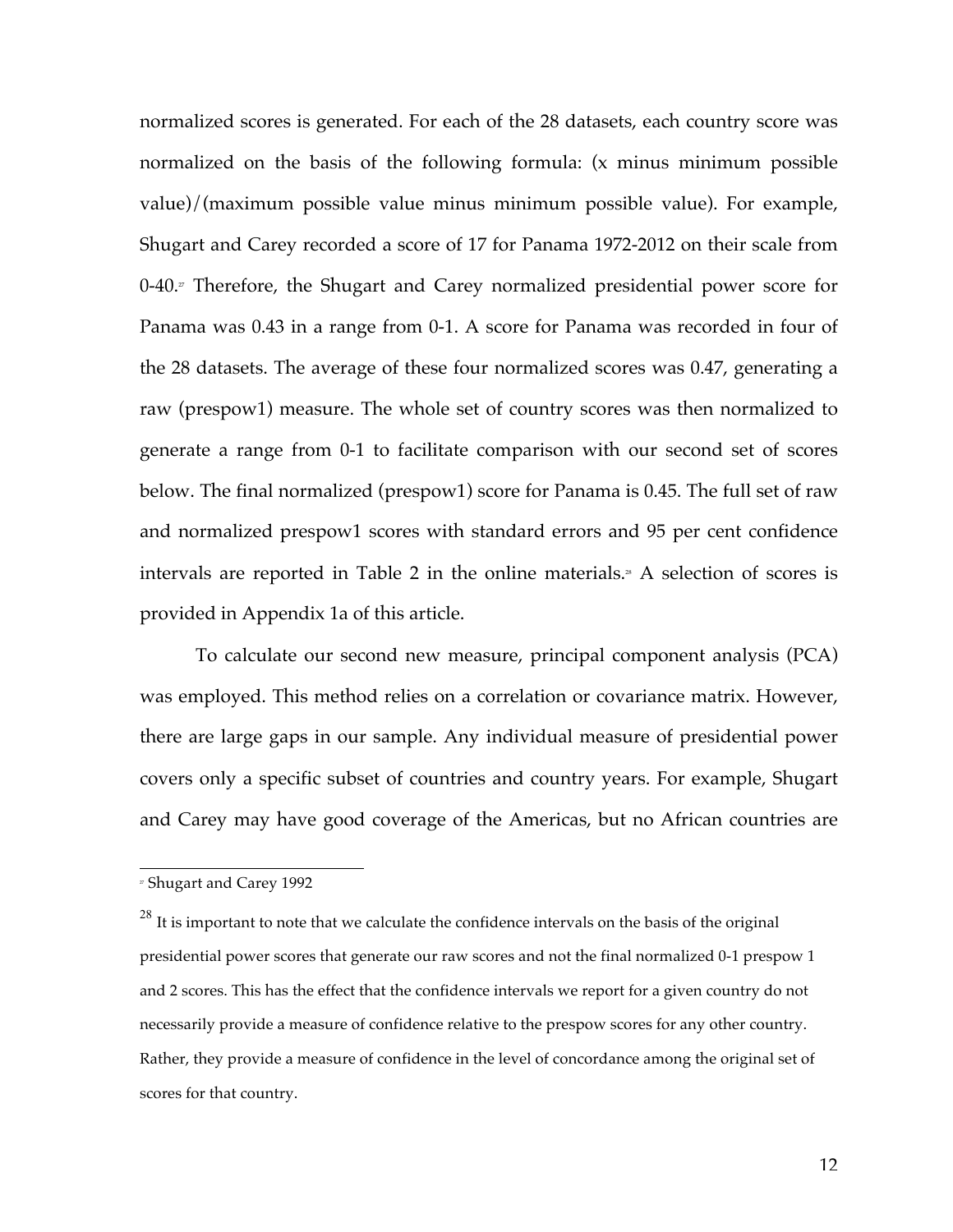included. Moreover, Shugart and Carey's scores were reported as of 1992. As a result, their data will only partially overlap with Hicken and Stoll, who code presidential power not only for the Americas but also for countries in Asia, Africa and Eastern Europe and who also have the opportunity to record scores for more recent country years.» Therefore, before we can apply PCA, the issue of missing data needs to be addressed.

We do this by following the method of analyzing incomplete data suggested by Truxillo and performing PCA by using maximum likelihood estimation with the expectation-maximization (EM) algorithm. <sup>30</sup> This approach is an alternative to multiple imputation and is particularly suited to PCA, for while principal components can be explicitly computed, as Chen notes, we can also derive the principal components with an EM approach. <sup>31</sup> This allows us to use the EM as a means to estimate the data we are missing. In essence, this is an iterative procedure, which, without explicitly deriving the sample covariance, enables us to determine the subspace spanned by the dominant eigenvector.<sup> $\alpha$ </sup> The initial step in this approach involves computing the maximum likelihood estimates of the mean vector and covariance matrix for our set of 28 presidential power measures.<sup>33</sup> These estimates are derived from an iterative expectation-maximization algorithm.<sub>\*</sub> The

<sup>34</sup> Truxillo 2005, 3; see the website for the full code.

<sup>»</sup> Hicken and Stoll 2008; Shugart and Carey 1992

<sup>30</sup> Truxillo 2005

<sup>31</sup> Chen 2002, 4.

<sup>32</sup> Chen 2002, 5.

<sup>»</sup> Given our data is in country constitution format, the starting point for each country, is the first constitution where we have a measure of presidential power.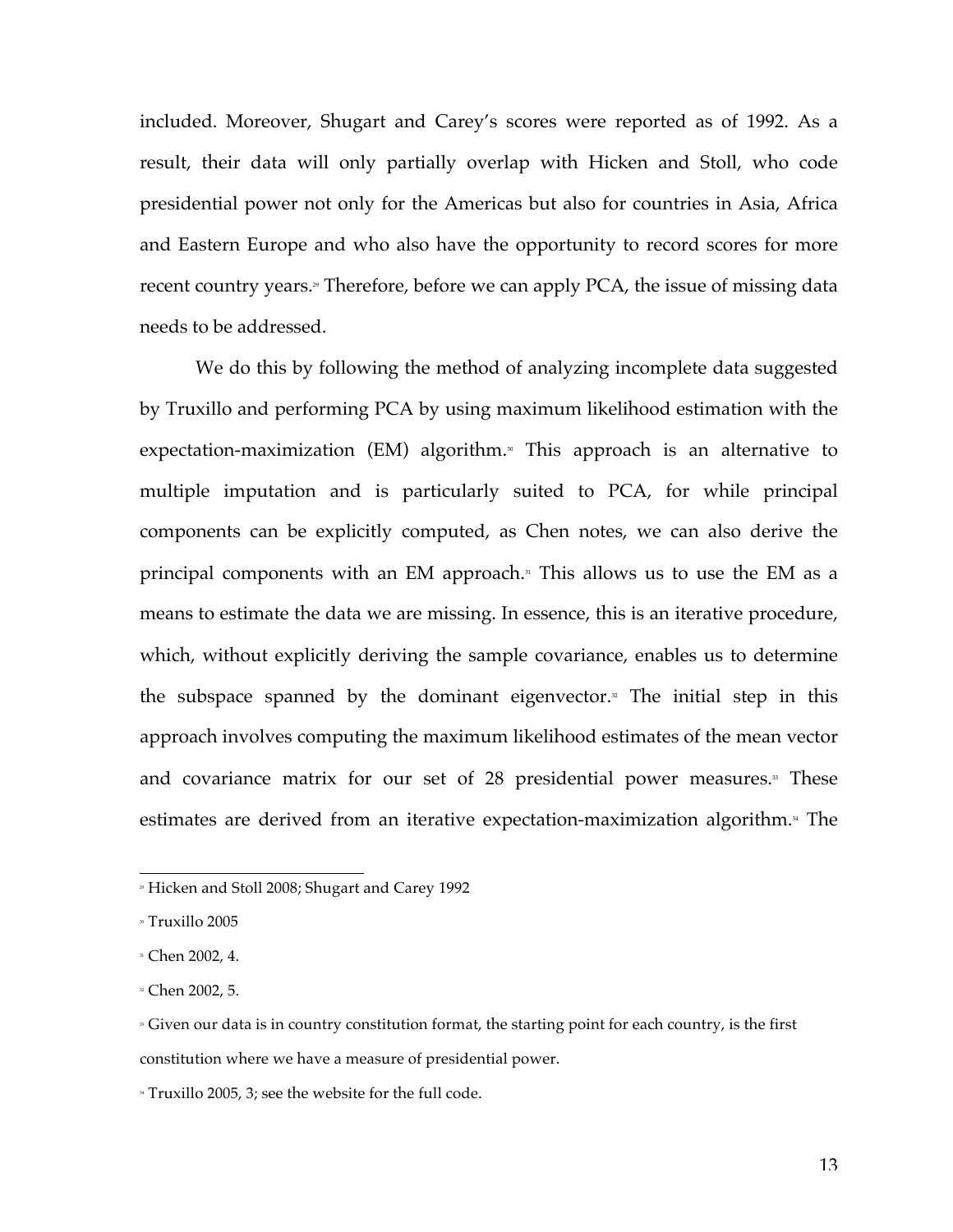EM algorithm provides estimates of the missing data based on the observed values within the dataset, that is, the existing measures of presidential power. In doing so, it estimates parameters that take into account any dependencies in the missingness among our measures of power.<sup>"</sup> So, the Expectation (E) step fills in the gaps in our data. The now complete data, including all observed and estimated data points, are processed with maximum-likelihood estimation, or the Maximization (M) step. This provides the updated mean vector and covariance matrix estimates. This process is repeated until the "maximum change in the estimates from one iteration to the next does not exceed a convergence criterion".<sup>®</sup> That is, with the new data from the M step, the E is repeated, followed again by the M step, and so on. This iterative process continues until we derive reliable estimates of the missing data matrix.

With complete data, we can then perform PCA. This method seeks a linear combination of potentially correlated variables and extracts the maximum variance from them. The resulting principal component  $(Y_1)$  is weighted by the degree to which each original variable explains the variance in the underlying orthogonal dimension.<sup>*n*</sup> That is,

 $Y_1 = a_{11}X_1 + a_{12}X_2 + \ldots + a_{1p}X_p$ 

Each of the 28 measures of presidential power can be treated as a separate variable. Using PCA, a single presidential power score can be generated for each country

 <sup>35</sup> Truxillo 2005, 3.

<sup>36</sup> Truxillo 2005, 3; for the EM algorithm more generally, see McLachlan and Krishnan 1997.

<sup>37</sup> See for example Flury 1988; Jolliffe 2002.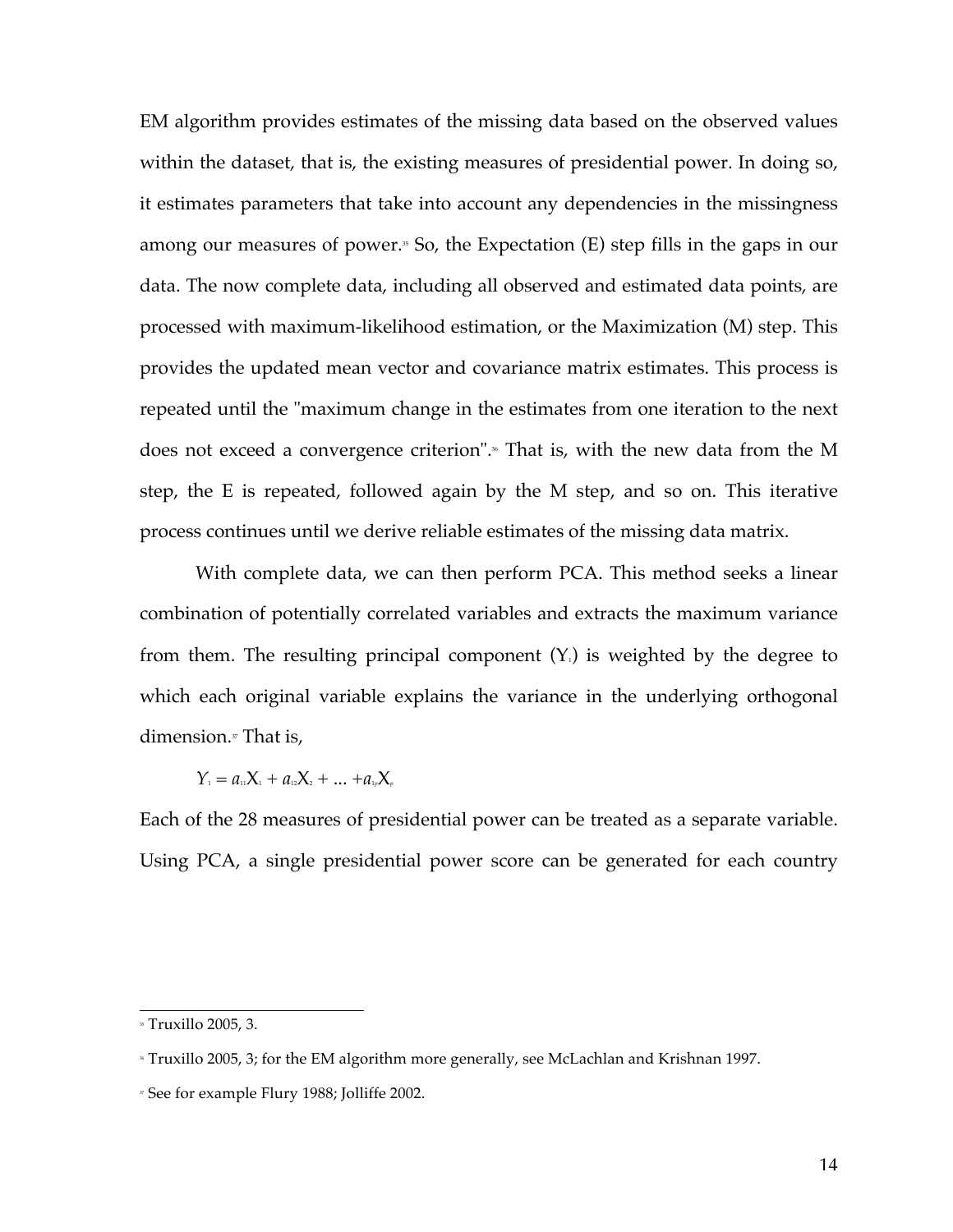time period using the information from all 28 measures.<sup>»</sup> The resulting measure is a linear *weighted* construct of all existing power measures.<sup>»</sup> Using this technique, we can control for variation across the 28 measures of presidential power, reducing the impact of idiosyncratic measures on the final presidential power score that we report. This method allows us to weight the contribution of each existing measure of presidential power. Thus, the prespow2 scores are a linear construct of all existing presidential power variables, which are *weighted* by their rotated component scores.<sup>®</sup> These scores capture the underlying variance explained by each measure of power. The Kaiser-Meyer-Olkin measure of sampling adequacy is quite high, lending credence to our low-dimensional representation of presidential power. In a final step, the raw scores are normalized to generate a range from 0-1. The full set of raw and normalized prespow2 scores with standard errors and 95 per cent confidence

 $\overline{\phantom{a}}$  We use the command pcamat in Stata 13. This allows the covariance matrix C to be specified as a  $k x$ *k* symmetric matrix. We also avoid biased estimates by specifying the column-wise minimum *n* as suggested by Truxillo 2005.

<sup>39</sup> If our data exhibits serial dependence, then this will undermine the assumptions needed to perform PCA on longitudinal data (for example, Wansbeek and Meijer 2000). However, our raw data is in country time period format, meaning that we do not perform PCA with a long time series, which is where we are most likely to find this type of auto-correlation. In fact, the results of a Wooldridge test for serial correlation indicates that this is not an issue for our data (see Drukker 2003). Nonetheless, as a further robustness test, we also performed a dynamic PCA with panel data. Please see the online material for more detail on this analysis. The result of the dynamic PCA model has a correlation with prespow2 of over 0.93.

<sup>40</sup> As part of this process, each measure of presidential power is standardized with mean 0 and variance 1.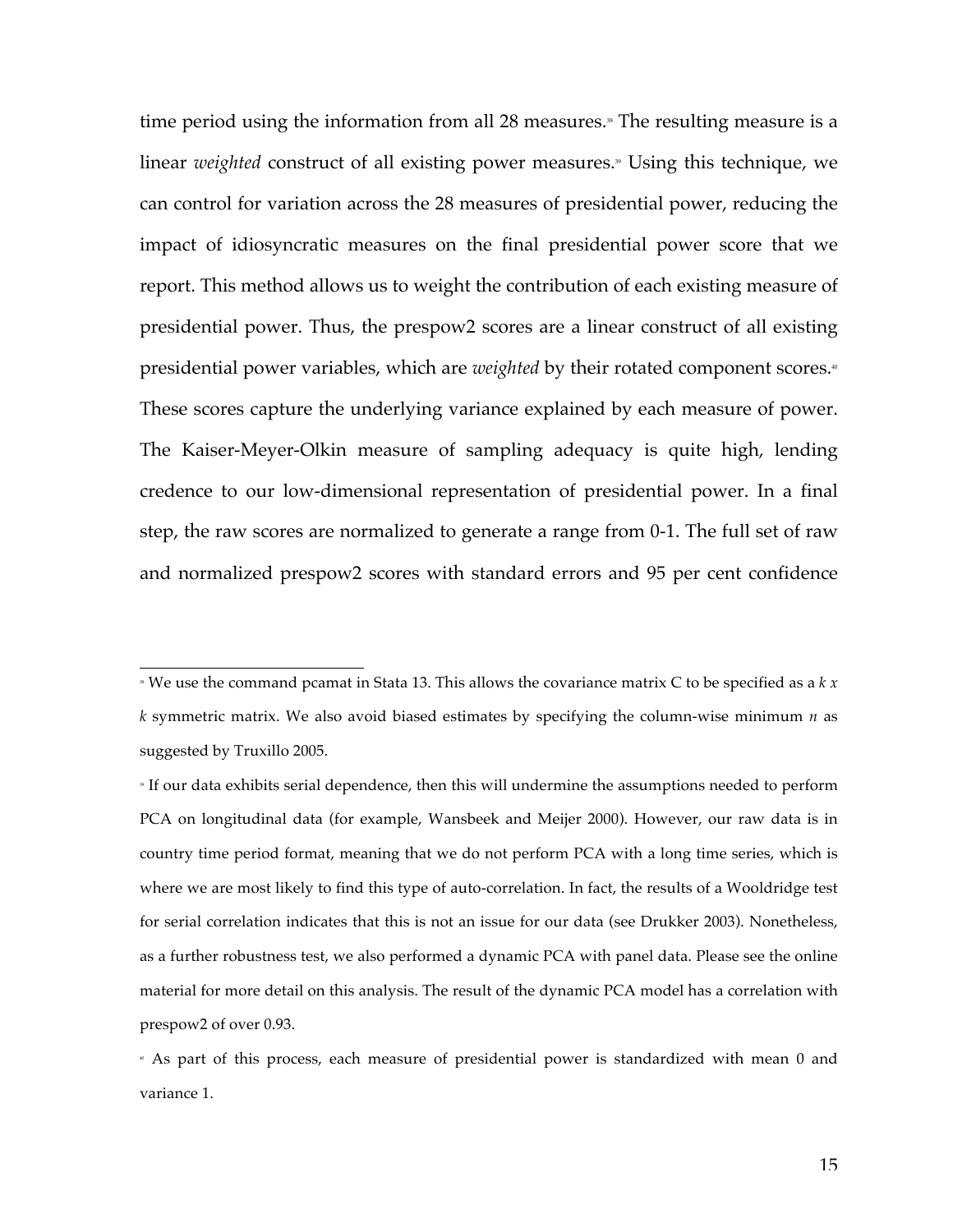intervals are reported in Table 3 in the online materials.<sup>41</sup> A selection of scores is provided in Appendix 1b of this article.

## **Discussion**

We have generated a set of presidential power scores for a greater number of countries and country years than any existing dataset. By accounting for the idiosyncrasies of existing measures, we have maximized the reliability of our set of scores relative to any existing measure. By using publicly available measures, our method is replicable. Our scores also have the potential to be dynamic. Our method makes it easy to include new measures of presidential power and generate updated prespow1 and prespow2 scores. In fact, additional measures would be welcomed, as they will help to further increase the reliability of the scores. To be sure, if scholars wish to test a particular theoretical proposition about a certain aspect of presidential power, such as veto power or decree power, then they should construct their own measure and estimate its effect.<sup>42</sup> However, if scholars wish to examine the effect of presidential power generally, which has been the purpose of the vast majority of

 $^{\rm 41}$  It is important to note that we calculate the confidence intervals on the basis of the original prespow 1 and 2 scores that generate our raw scores and not the final normalized 0-1 prespow 1 and 2 scores. This has the effect that the confidence intervals we report for a given country do not necessarily provide a measure of confidence relative to the prespow scores for any other country. Rather, they provide a measure of confidence in the level of concordance among the original set of scores for that country.

<sup>42</sup> Martínez-Gallardo 2012. We would like to thank Cecilia Martínez-Gallardo for drawing our attention to this important point.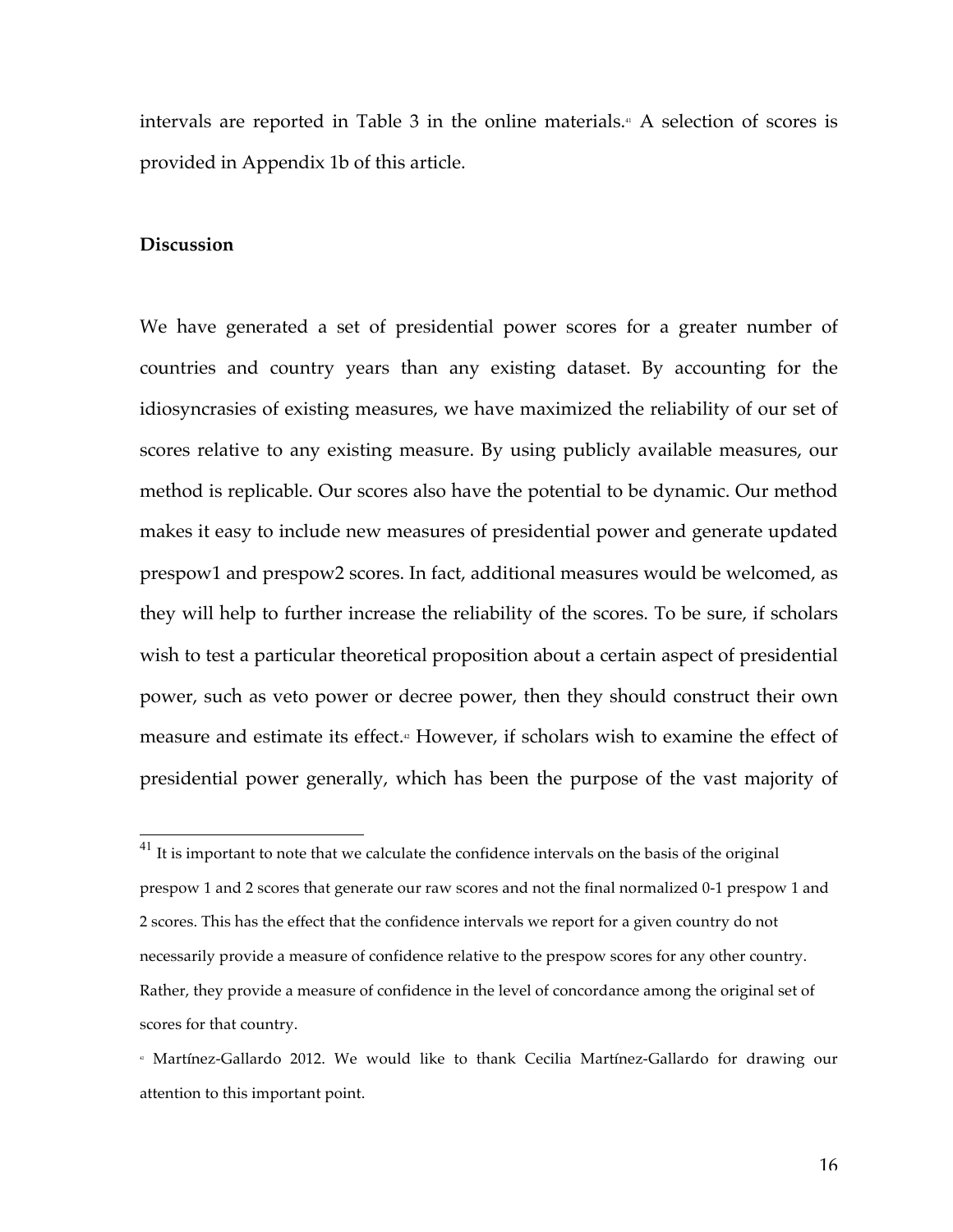studies to date, there is great benefit to be gained from the scores we have generated. With this aim in mind, two points should be emphasized.

First, for both of our measures standard errors and 95 per cent confidence intervals for each country year have been reported. This allows the basic reliability of any individual score to be identified, meaning that scholars can make an informed choice about whether or not to include a country in their estimation. For example, there are only two original scores for Cyprus (1960-) and both are very different. The normalized Hicken and Stoll score is 0.325, while for Shugart it is  $1.43$ Cyprus is the only presidential system in Europe. Therefore, the relatively high scores for Cyprus in the Appendices might be considered to have good face validity  $(p$ respow1 = 0.64, prespow2 = 0.70). However, the Tables in the Appendix show that the confidence intervals for Cyprus are very large, reflecting the differences in the original measures. The way that the scores have been generated and reported gives scholars the opportunity to decide whether or not to include Cyprus in any estimation. Some may wish to include it because of what they might consider to be good face validity. Others may wish to exclude it because of the large confidence intervals. We make no recommendation, but we provide the grounds on which scholars can make an informed choice.

Second, we also provide the grounds on which scholars can decide which set of scores to use in comparative analysis. Figure 1 compares the range of standard errors for the prespow1 and prespow2 scores for the different regions. It suggests that the prespow2 scores increase the range of the standard errors for Latin America, but decrease it for both Africa and Asia. The effect on the scores for

<sup>&</sup>lt;sup>®</sup> Hicken and Stoll 2008; Shugart 1996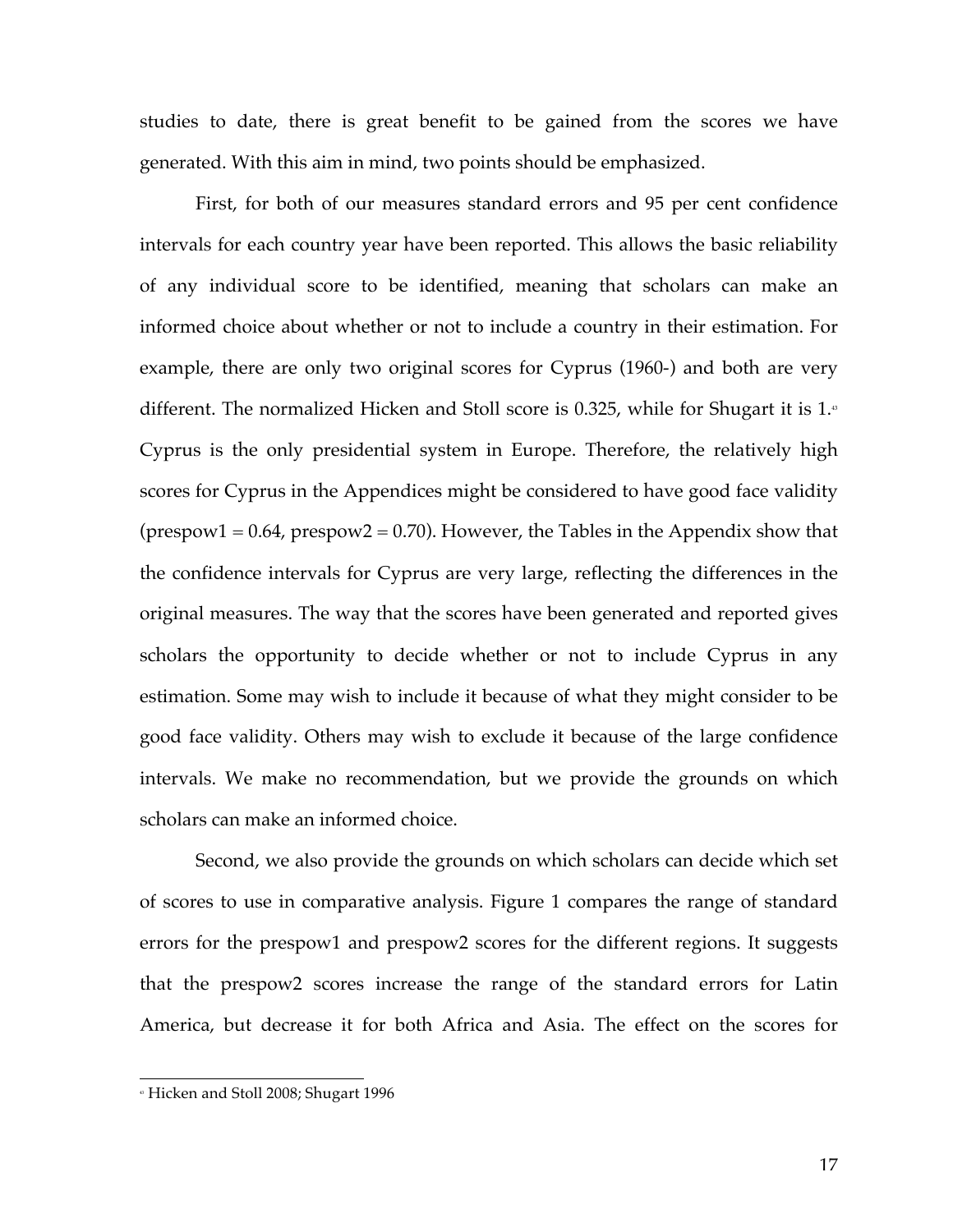presidents in European countries is minimal. This suggests that scholars wanting to estimate the effect of presidential power solely in Latin America might wish to use the prespow1 scores. However, scholars wanting to estimate the effect of presidential power solely in Africa might wish to use the prespow2 scores. Scholars who wanted to estimate the effect of presidential power across all regions might also wish to use the prespow2 scores, because on balance the reliability of the whole set of scores is probably slightly greater, even if the range of the standard errors in Latin America is increased. Again, we make no firm recommendation because the choice will be sensitive to the precise case selection with which the scholar is working. However, we provide information with which the scholar can make an informed decision.

#### **Figure 1 about here**

## **Conclusion**

Studies have increasingly demonstrated that presidential power has an impact on a wide range of political outcomes. However, there are many separate measures of presidential power. By pooling the comparative and local knowledge present in 28 existing measures, we have generated a new set of presidential power scores for a larger number of countries and a longer time series than before. We have also maximized the reliability of these scores by deriving them solely from measures based on constitutional indicators of presidential power and by using a method that accounts for the idiosyncrasies of country scores in existing measures. In addition, by reporting the standard errors and the confidence intervals for all the country years in our measures, we have provided information with which scholars can make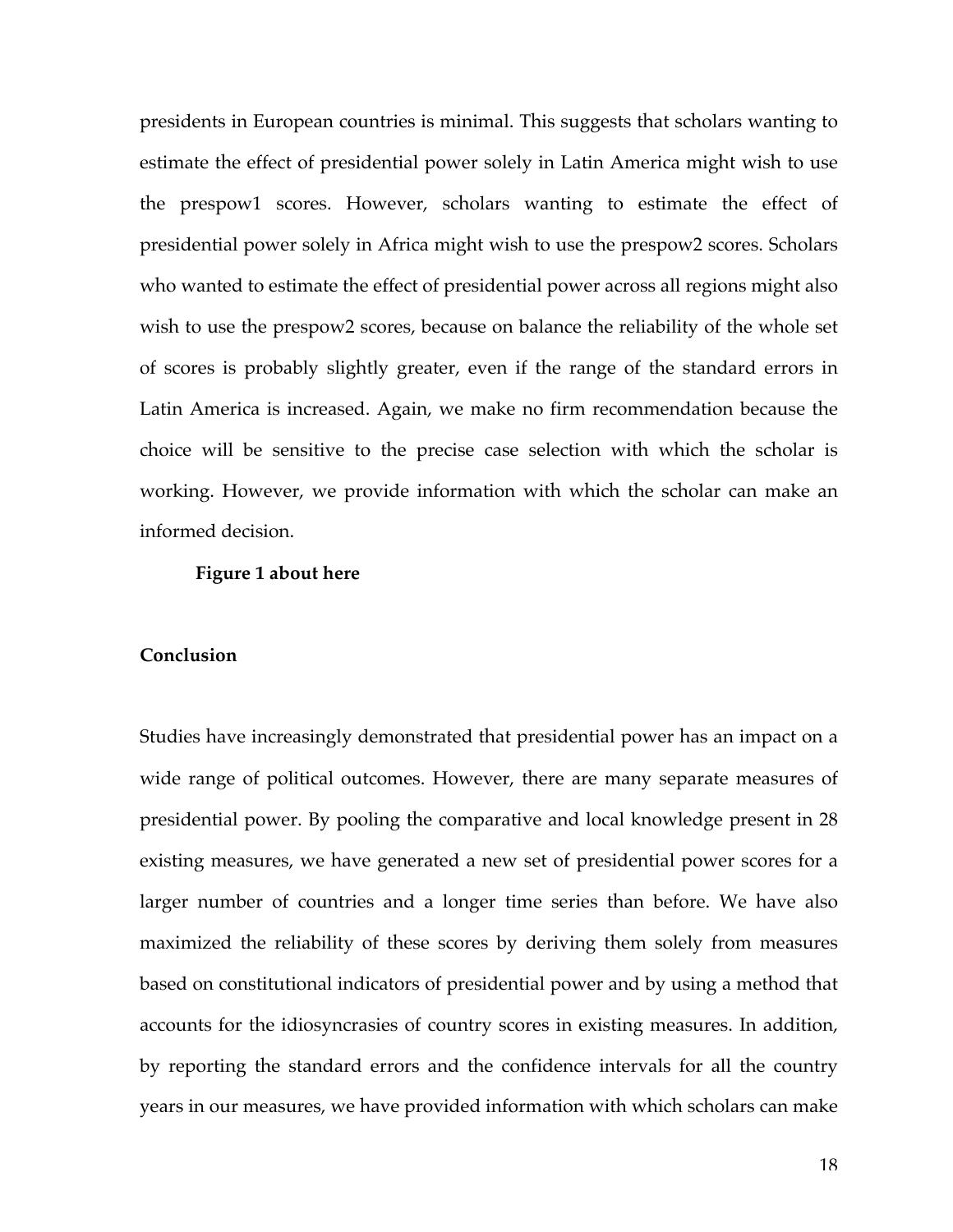an informed choice about whether or not a particular country should be included in an estimation and which of our measures should be used in comparative studies. Overall, we encourage people to keep developing new measures of presidential power and to update existing measures for as many countries and as long a time period as possible. The advantage of our approach is that new country scores can be easily incorporated into the method we have used, creating the potential for country coverage to be further extended, for existing country scores to be updated, and for cross-national measures to become even more reliable. 44

<sup>44</sup> We will provide updated scores at our website www.presidential-power.com.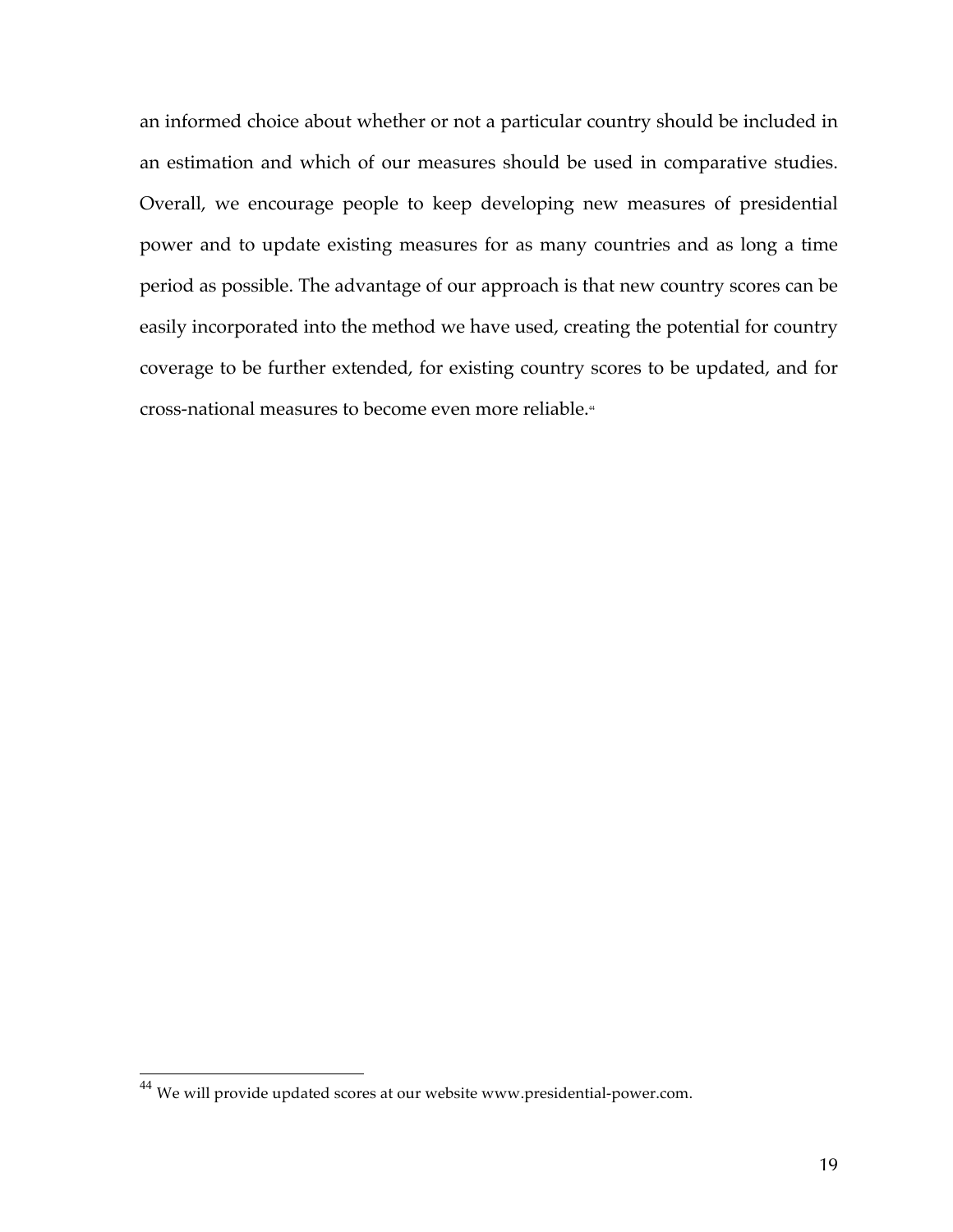



Note: The thick white lines within each box represent the median. The outside edges of the boxes represent the 25% quantile and the 75% quantile. The whiskers report outliers. The hollow circles represent data points 1.5 times outside of the interquartile range.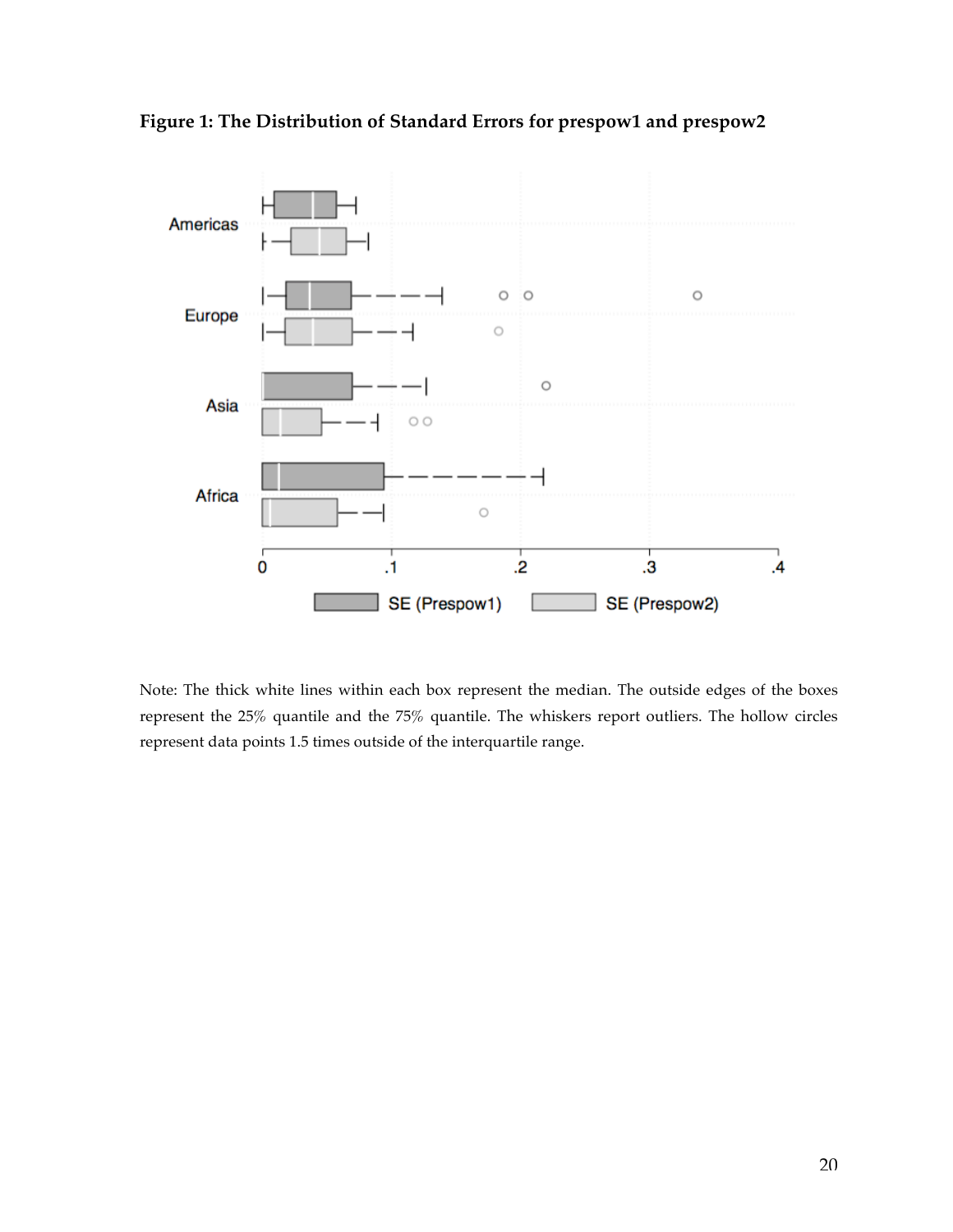## **References**

- Biglaiser, Glen, and Karl DeRouen. 2004. The Expansion of Neoliberal Economic Reforms in Latin America. International Studies Quarterly 48: 561-578.
- Cheibub, José Antonio. 2006. Presidentialism, Electoral Identifiability, and Budget Balances in Democratic Systems. American Political Science Review 100 (3): 353- 368.
- Chen, Haifeng. 2002. Principal Component Analysis with Missing Data and Outliers. Technical Report, Robust Image Understanding Laboratory.
- Clark, Terry D., and Jill N. Wittrock. 2005. Presidentialism and the Effect of Electoral Law in Postcommunist Systems: Regime Type Matters. Comparative Political Studies 38 (2): 171-188.
- Doyle, David. 2010. Politics and Privatization: Exogenous pressures, domestic incentives and state divestiture in Latin America. Journal of Public Policy 30 (3): 291-320.
- Drukker, David M. 2003. Testing for Serial Correlation in linear panel-data models. The Stata Journal 3 (2): 168-177.
- Fortin, Jessica. 2013. Measuring presidential powers: Some pitfalls of aggregate measurement. International Political Science Review 34 (1): 91-112.
- Flury, B. 1988. Common Principal Components and Related Multivariate Methods, New York: John Wiley and Sons.
- Frye, Timothy. 1997. A Politics of Institutional Choice: Post-Communist Presidencies. Comparative Political Studies 30 (5): 523-552.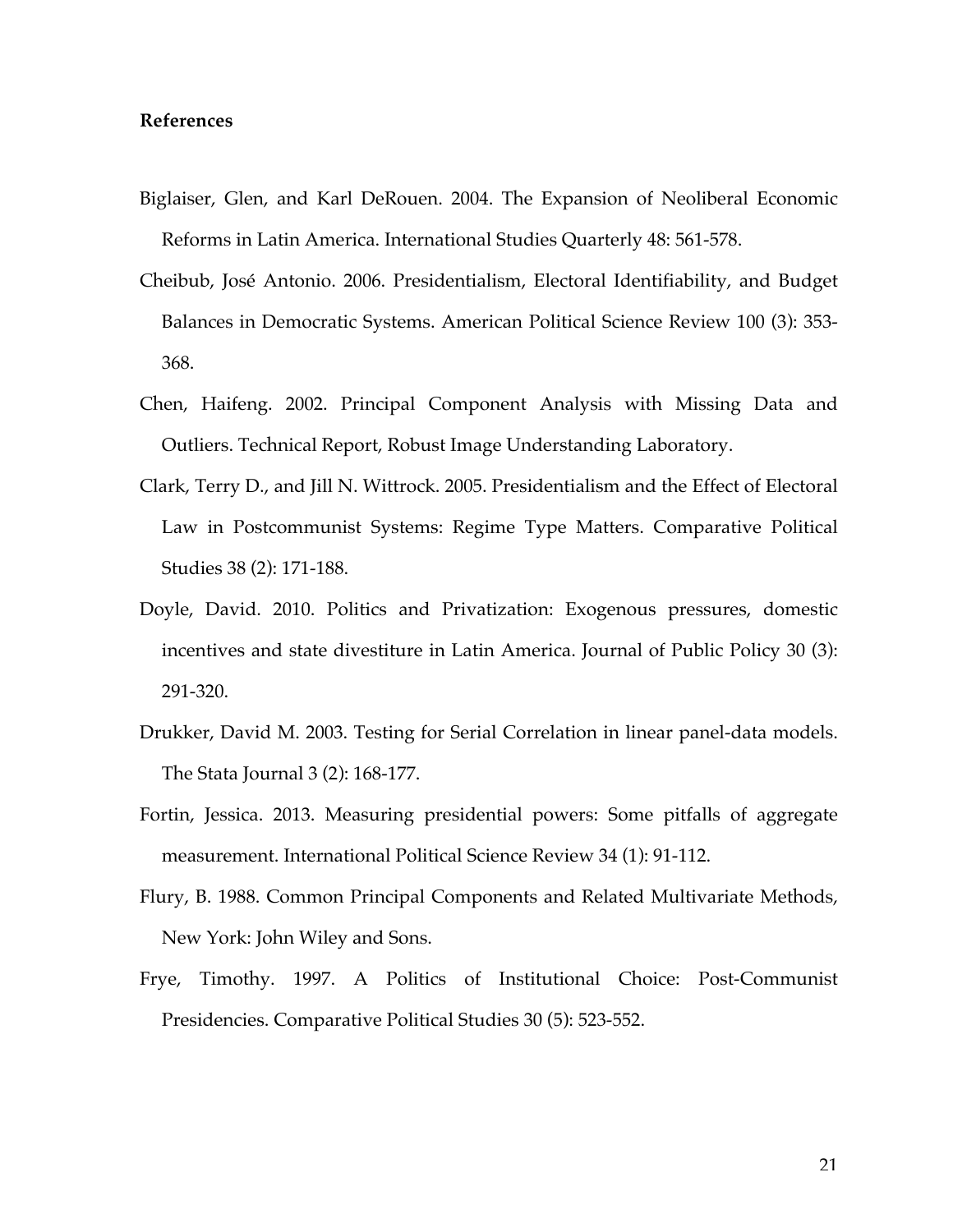- Frye Timothy, Joshua S. Hellman, and J. Tucker 2000. Database on political institutions in the post-communist world. Unpublished manuscript, Columbia University, New York.
- Hellman, Joel. 1996. Constitutions and Economic Reform in the Postcommunist Transitions. East European Constitutional Review 5: 46-56.
- Hellman, Joel, and Joshua Tucker. 2000. Coding of Presidential Powers [unpublished database]. Available from http://www.wws.princeton.edu/∼jtucker/pcelections.html. Accessed March 2005.
- Hicken, Allen, and Heather Stoll. 2008. Electoral Rules and the Size of the Prize: How Political Institutions Shape Presidential Party Systems. Journal of Politics 70 (4): 1109-1127.
- Johannsen, Lars 2003. IPA: The Index of Presidential Authority. Explorations into the measurement and impact of a political institution. Paper prepared for the ECPR Joint Sessions of Workshops Edinburgh, Mars 28–April 4, 2003.

Jolliffe, I. T. 2002. Principal Component Analysis, New York: Springer.

- Martínez-Gallardo, Cecilia. 2012. Out of the Cabinet: What Drives Defections from the Government in Presidential Systems? Comparative Political Studies. 45 (1): 62-90.
- McLachlan, Geoffrey and Thriyambakam Krishnan. 1997. The EM algorithm and extensions. New York: John Wiley and Sons.
- Roper, Steven D. 2002. Are All Semipresidential Regimes the Same? A Comparison of Premier-Presidential Comparison Regimes. Comparative Politics 34 (3): 253- 272.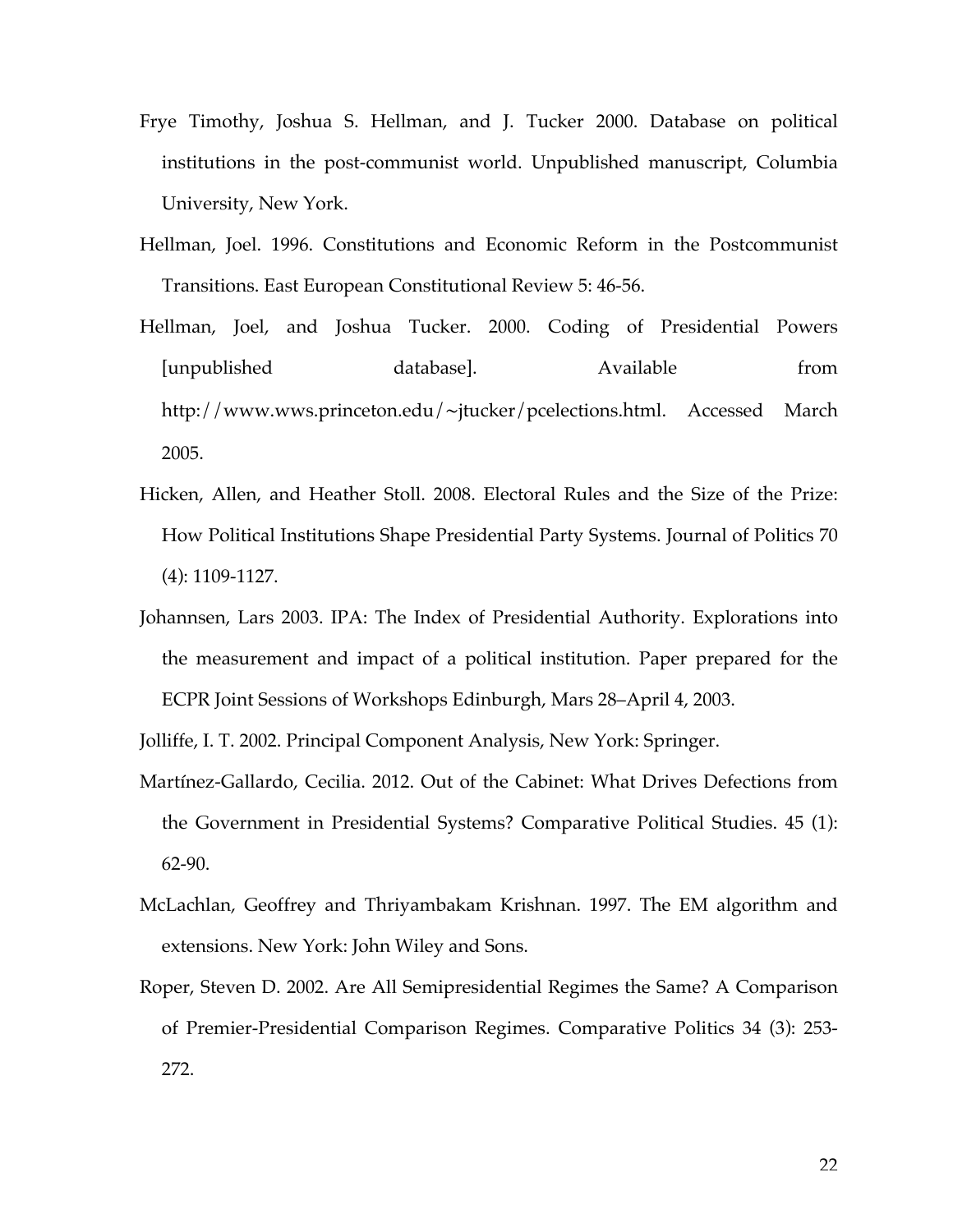- Samuels, David J., and Matthew S. Shugart. 2003. Presidentialism, Elections and Representation. Journal of Theoretical Politics 15 (1): 33-60.
- Shugart, Matthew S. 1996. Executive-Legislative Relations in Post-Communist Europe. Transition 13 December 1996: 6-11.
- Shugart, Matthew S., and John M. Carey. 1992. Presidents and Assemblies: Constitutional Design and Electoral Dynamics. Cambridge: Cambridge University Press.
- Siaroff, Alan. 2003. Comparative presidencies: The inadequacy of the presidential, semi-presidential and parliamentary distinction. European Journal of Political Research 42: 287-312.
- Tavits, Margit. 2008. Presidents with Prime Ministers. Do Direct Elections Matter? Oxford: Oxford University Press.
- Tavits, Margit. 2009. Direct Presidential Elections and Turnout in Parliamentary Contests. Political Research Quarterly 62 (1): 42-54.
- Truxillo, C. 2005. Maximum likelihood parameter estimation with incomplete data. Proceedings of the Thirtieth Annual SAS Users Group International Conference, Philadelphia, PA.
- Wansbeek, Tom, and Erik Meijer. 2000. Measurement Error and Latent Variables in Econometrics. Amsterdam, Elsevier.